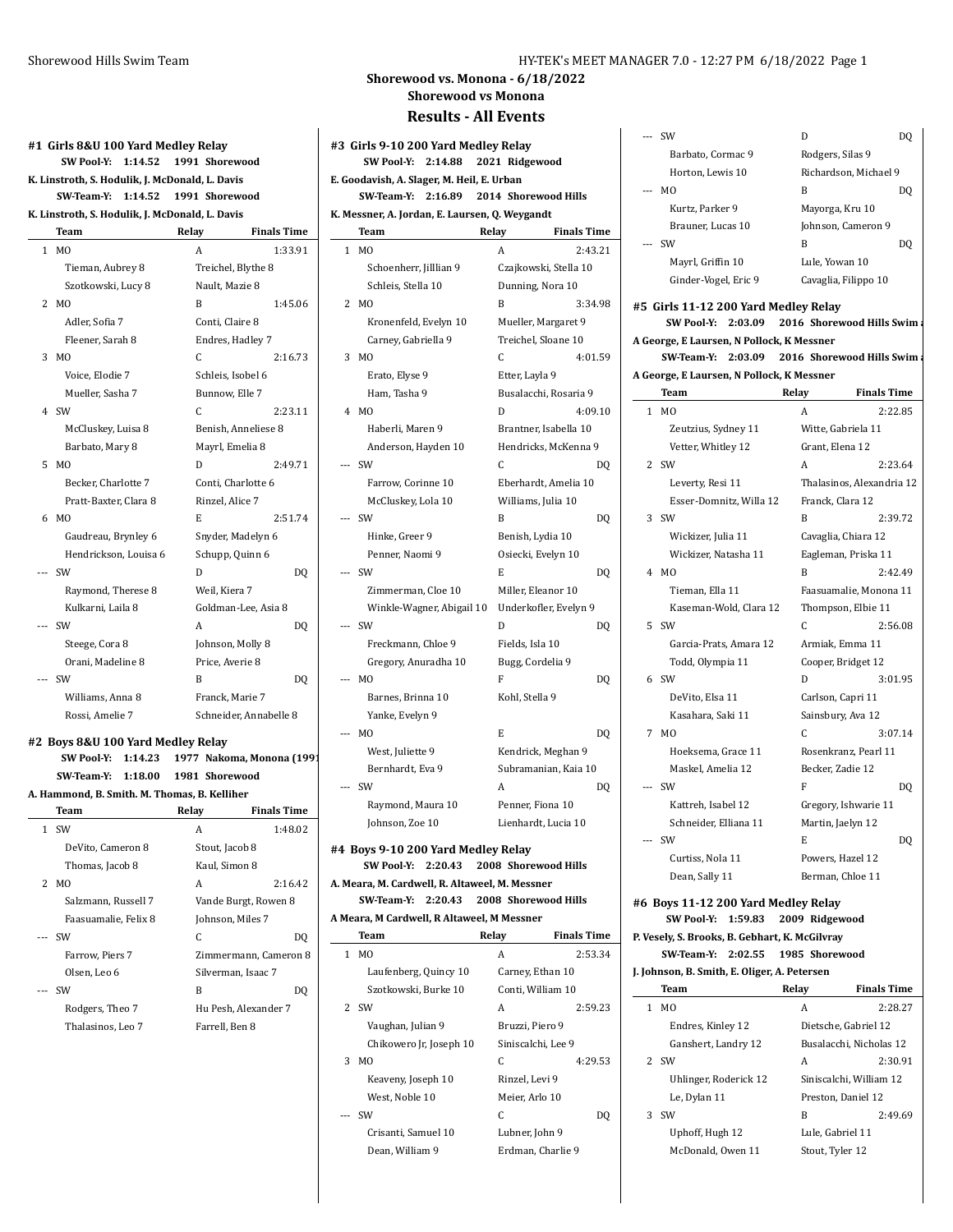# **(#6 Boys 11-12 200 Yard Medley Relay)**

| 4     | M <sub>0</sub>       | B                      | 3:08.85 |
|-------|----------------------|------------------------|---------|
|       | Haffele, Hugo 11     | Orourke, Thomas 11     |         |
|       | Elfers, Cole 12      | Vande Burgt, Weston 11 |         |
|       | <b>SW</b>            | C.                     | DO      |
|       | Baskaya, Pars 11     | Mattison, Koen 11      |         |
|       | Lubner, Bernard 11   | Kulkarni, Nikhil 11    |         |
| $---$ | M0                   | C.                     | DO      |
|       | Hendricks, Dawson 11 | Jenkins, Rhys 11       |         |
|       | Haffele, Leo 11      | Howard, Carter 12      |         |

#### **#7 Girls 13-14 200 Yard Medley Relay**

**SW Pool-Y: 1:54.32 2017 Shorewood N. Schick, E. Laursen, K. Messner, B. Sullivan SW-Team-Y: 1:51.68 2017 Shorewood**

## **N. Schick, E. Laursen, K. Messner, B. Sullivan**

|              | <b>Team</b>           | Relay          | <b>Finals Time</b>       |
|--------------|-----------------------|----------------|--------------------------|
| $\mathbf{1}$ | M <sub>0</sub>        | A              | 2:02.24                  |
|              | Sarubbi, Jordan 14    |                | Glynn, Sydney 14         |
|              | Hrodey, Allie 13      | Roth, Kayla 13 |                          |
|              | 2 SW                  | A              | 2:12.29                  |
|              | Ferguson, Molly 13    |                | Kammerzelt, Silvia 14    |
|              | Siniscalchi, Elle 13  |                | Wickizer, Violet 13      |
| 3            | M <sub>O</sub>        | B              | 2:22.69                  |
|              | Loritz, Maxine 13     |                | Dietsche, Gretchen 14    |
|              | Phillips, Makena 13   |                | Robbins, Julia 14        |
| 4            | M <sub>O</sub>        | C              | 2:23.87                  |
|              | Bosmans, Anya 13      |                | King, Cassandra 14       |
|              | Hoffmann, Danielle 13 |                | Knickmeyer, Elizabeth 13 |
| 5.           | <b>SW</b>             | B              | 2:28.91                  |
|              | Hanson, Genevieve 14  |                | Collins, Eleanor 14      |
|              | McMurray, Juliette 14 |                | Vaughan, Beatrice 14     |
| 6            | M <sub>O</sub>        | D              | 2.4269                   |
|              | Erato, Leah 13        |                | Hendricks, Paige 13      |
|              | Eckles, Gabrielle 13  |                | Litwicki, Amelia 14      |

#### **#8 Boys 13-14 200 Yard Medley Relay**

**SW Pool-Y: 1:50.19 1991 Ridgewood D. Frattinger, J. Hanson, P. Perlberg, B. Gome SW-Team-Y: 1:51.81 2015 Shorewood Hills Sharks M. Worledge, H. Miller, M. Weygandt, C. George**

|                                      | Team                  | Relay           | <b>Finals Time</b> |
|--------------------------------------|-----------------------|-----------------|--------------------|
|                                      | <b>SW</b>             | А               | 2:06.57            |
|                                      | Leverty, Finnegan 13  |                 | Kuenzi, Lukas 13   |
|                                      | Le, Aidan 13          |                 | DeVito, Andrew 14  |
| $2^{\circ}$                          | <b>SW</b>             | B               | 2:41.61            |
|                                      | Armiak, Wynston 13    | Todd, Summit 13 |                    |
|                                      | Ginder-Vogel, Mark 13 |                 | Orani, Samuel 13   |
| #9 Women 15-19 200 Yard Medley Relay |                       |                 |                    |

#### **SW Pool-Y: 1:51.48 2009 Monona Swim and Dive H. Martin, E. Emmerich, K. Millin, B. Hilgendorf**

#### **SW-Team-Y: 1:52.64 1996 Shorewood**

| B. Uphoff, R. Sattler, K. Linstroth, N. Washburn |                       |   |                       |  |
|--------------------------------------------------|-----------------------|---|-----------------------|--|
| <b>Finals Time</b><br>Relay<br>Team              |                       |   |                       |  |
|                                                  | M0                    | А | 1:58.60               |  |
|                                                  | Ryan, Kelley 15       |   | Ganshert, Macy 16     |  |
|                                                  | Schoenherr, Audrey 15 |   | Ganshert, Breleigh 15 |  |
|                                                  |                       |   |                       |  |

## **Shorewood vs. Monona - 6/18/2022 Shorewood vs Monona**

|    | <b>Results - All Events</b>                  |       |                      |                              |    |                             |    |                |                              |
|----|----------------------------------------------|-------|----------------------|------------------------------|----|-----------------------------|----|----------------|------------------------------|
|    | 2 SW                                         |       | A                    | 1:59.45                      |    | 20 Kulkarni, Laila          | 8  | SW             | 31.56                        |
|    | Mello, Hannah 16                             |       | Schick. Erika 16     |                              |    | 21 Becker, Charlotte        | 7  | MO             | 31.93                        |
|    | Pollock, Annabelle 16                        |       | Messner, Anna 16     |                              |    | 22 Pratt-Baxter, Clara      | 8  | M <sub>0</sub> | 32.11                        |
|    | $3$ SW                                       |       | B                    | 2:10.74                      |    | 23 Garcia-Prats, Cecilia    | 7  | SW             | 32.57                        |
|    | Nevin, Polly 17                              |       | McMurray, Estella 16 |                              | 24 | Voice, Elodie               | 7  | M <sub>0</sub> | 33.61                        |
|    | Miller, Eliza 18                             |       | McKinney, Claire 15  |                              | 25 | Snyder, Madelyn             | 6  | M <sub>0</sub> | 38.87                        |
|    | 4 SW                                         |       | C                    | 2:11.98                      | 26 | VandenAkker, Etta           | 6  | M0             | 44.94                        |
|    | Miller, Hope 15                              |       | Wickizer, Anna 16    |                              | 27 | Schupp, Quinn               | 6  | M <sub>0</sub> | 47.47                        |
|    | McKinney, Emma 18                            |       | Krause, Sydney 17    |                              |    | 28 Gaudreau, Brynley        | 6  | M <sub>0</sub> | 47.95                        |
|    | 5 MO                                         |       | B                    | 2:22.51                      |    | 29 Weil, Kiera              | 7  | SW             | 50.55                        |
|    | Fair, Isabella 18                            |       | Grant, Maia 15       |                              |    | 30 Farrell, Emery           | 6  | SW             | 53.96                        |
|    | Kaseman-Wold, Ella 16                        |       |                      | Arputharajam, Christa 16     |    |                             |    |                |                              |
|    | 6 MO                                         |       | C                    | 2:37.04                      |    | #12 Boys 8&U 25 Yard Free   |    |                |                              |
|    | Mayorga, Isla 13                             |       | Moyle, Emma 15       |                              |    | <b>SW Pool Y:</b><br>14.56  |    |                | 2009 Wesley Jekel - Seminole |
|    | Ryan, Kadee 17                               |       | Elsen, Lauren 16     |                              |    | SW Team Y:<br>14.85         |    |                | 2006 Ryan Altaweel           |
|    |                                              |       |                      |                              |    | Name                        |    | Age Team       | <b>Finals Time</b>           |
|    | #10 Men 15-19 200 Yard Medley Relay          |       |                      |                              |    | 1 DeVito, Cameron           | 8  | SW             | 18.83                        |
|    | SW Pool Y: 1:39.33                           |       |                      | 2009 Seminole Swim Team      |    | 2 Stout, Jacob              | 8  | SW             | 19.69                        |
|    | K. Misener, D. Toomey, S. Ritt, C. Stephens  |       |                      |                              |    | 3 Kaul. Simon               | 8  | SW             | 20.85                        |
|    | SW Team Y: 1:39.39                           |       | 2017 Shorewood       |                              | 4  | Thomas, Jacob               | 8  | SW             | 22.06                        |
|    | J. Weiss, H. Miller, W. Altaweel, W. Jarrard |       |                      | <b>Finals Time</b>           |    | 5 Faasuamalie, Felix        | 8  | MO             | 23.71                        |
|    | Team                                         | Relay |                      |                              |    | 6 Hagen, Duncan             | 7  | SW             | 24.47                        |
|    | 1 SW                                         |       | A                    | 1:47.65                      |    | 7 Farrell, Ben              | 8  | SW             | 27.68                        |
|    | Mattison, Dietrich 16                        |       | Collins, Benjamin 16 |                              | 8  | Kelly, Franklin             | 7  | SW             | 29.84                        |
|    | Berge, Venden 18                             |       | Falk, Samuel 18      |                              | 9  | Rodgers, Theo               | 7  | SW             | 30.17                        |
|    | 2 MO                                         |       | A                    | 1:50.37                      | 10 | Thalasinos, Leo             | 7  | SW             | 30.90                        |
|    | Kuzma, Eli 18                                |       | Thompson, Joey 17    |                              | 11 | Salzmann, Russell           | 7  | MO             | 31.05                        |
|    | Elfers, Jonah 18                             |       | Steenhagen, Sam 16   |                              |    | 12 Johnson, Miles           | 7  | M <sub>0</sub> | 31.77                        |
|    | 3 SW                                         |       | B                    | 2:23.81                      | 13 | Sainsbury, Liam             | 7  | SW             | 32.40                        |
|    | Mattison, Elliott 16                         |       | Kuenzi, Benjamin 15  |                              |    | 14 Farrow, Piers            | 7  | SW             | 32.76                        |
|    | Noguera, William 17                          |       |                      |                              | 15 | Silverman, Isaac            | 7  | SW             | 33.25                        |
|    | 4 MO                                         |       | B                    | 2:25.44                      | 16 | Schupp, Sawyer              | 8  | MO             | 34.07                        |
|    | Salzmann, Morris 15                          |       |                      | Scheunemann, Vonn 13         | 17 | Olday-Westbury, Raylan      |    | 8 MO           | 36.33                        |
|    | Studt, Kai 17                                |       | Brauner, Kaden 13    |                              | 18 | Hu Pesh, Alexander          | 7  | <b>SW</b>      | 38.47                        |
|    | #11 Girls 8&U 25 Yard Free                   |       |                      |                              | 19 | Olsen, Leo                  | 6  | SW             | 51.48                        |
|    | <b>SW Pool Y:</b><br>14.70                   |       |                      | 1982 Katrina Kutzbach - Shoi |    | #12U Mixed 25 Yard Free     |    |                |                              |
|    | SW Team Y:<br>14.70                          |       |                      | 1982 Katrina Kutzbach - Shoi |    | SW Pool Y:<br>40.99         |    |                | 2022 Jackson Dehner          |
|    | Name                                         |       | Age Team             | <b>Finals Time</b>           |    | Name                        |    | Age Team       | <b>Finals Time</b>           |
|    | 1 Szotkowski, Lucy                           | 8     | MO                   | 20.97                        |    | 1 Dehner, Jackson           | 13 | MO             | 40.99                        |
|    | 2 Endres, Hadley                             | 7     | M <sub>0</sub>       | 22.35                        | 2  | Scheunemann, Modi           | 14 | M0             | 41.74                        |
| 3  | Williams, Anna                               | 8     | SW                   | 22.39                        | 3  | Ganshert, Rylee             | 18 | M0             | 46.94                        |
| 4  | Johnson, Molly                               | 8     | SW                   | 23.86                        |    | 4 Sailing, Ryleigh          | 12 | M0             | 51.14                        |
| 5  | Schneider, Annabelle                         | 8     | SW                   | 24.06                        |    | #13 Girls 9-10 50 Yard Free |    |                |                              |
| 6  | Schleis, Isobel                              | 6     | MO                   | 25.64                        |    | <b>SW Pool Y:</b><br>28.06  |    |                | 2011 Gabriella Gnewuch - Ha  |
| 7  | Adler, Sofia                                 | 7     | M <sub>0</sub>       | 25.67                        |    | 28.89<br>SW-Team-Y:         |    |                | 1984 Katrina Kutzbach - Shoi |
| 8  | Steege, Cora                                 | 8     | SW                   | 25.78                        |    | Name                        |    | Age Team       | <b>Finals Time</b>           |
| 9  | Hinke, Harriet                               | 6     | SW                   | 26.11                        |    | 1 Penner, Fiona             | 10 | SW             | 35.19                        |
| 10 | Mueller, Sasha                               | 7     | MO                   | 26.25                        |    | 2 Williams, Julia           | 10 | SW             | 38.14                        |
| 11 | Bunnow, Elle                                 | 7     | M <sub>0</sub>       | 26.55                        | 3  | Johnson, Zoe                | 10 | SW             | 39.12                        |
| 12 | Barbato, Mary                                | 8     | SW                   | 26.70                        |    | 4 Ham, Tasha                | 9  | M0             | 39.23                        |
| 13 | Harder, Gracyn                               | 7     | SW                   | 27.44                        | 5  | Czajkowski, Stella          | 10 | M0             | 40.24                        |
| 14 | Price, Averie                                | 8     | SW                   | 27.70                        | 6  | Schleis, Stella             | 10 | M0             | 42.09                        |
| 15 | Hendrickson, Louisa                          | 6     | MO                   | 27.79                        | 7  | Rossi, Evelyn               | 9  | SW             | 42.51                        |
| 16 | Rinzel, Alice                                | 7     | MO                   | 28.30                        | 8  | Penner, Naomi               | 9  | SW             | 42.88                        |
| 17 | Goldman-Lee, Asia                            | 8     | SW                   | 29.83                        |    | Mueller, Margaret           | 9  | M <sub>0</sub> | 43.14                        |
| 18 | McCluskey, Luisa                             | 8     | SW                   | 29.88                        | 9  |                             |    |                |                              |
| 19 | Tompkins, Savanna                            | 8     | SW                   | 31.49                        |    |                             |    |                |                              |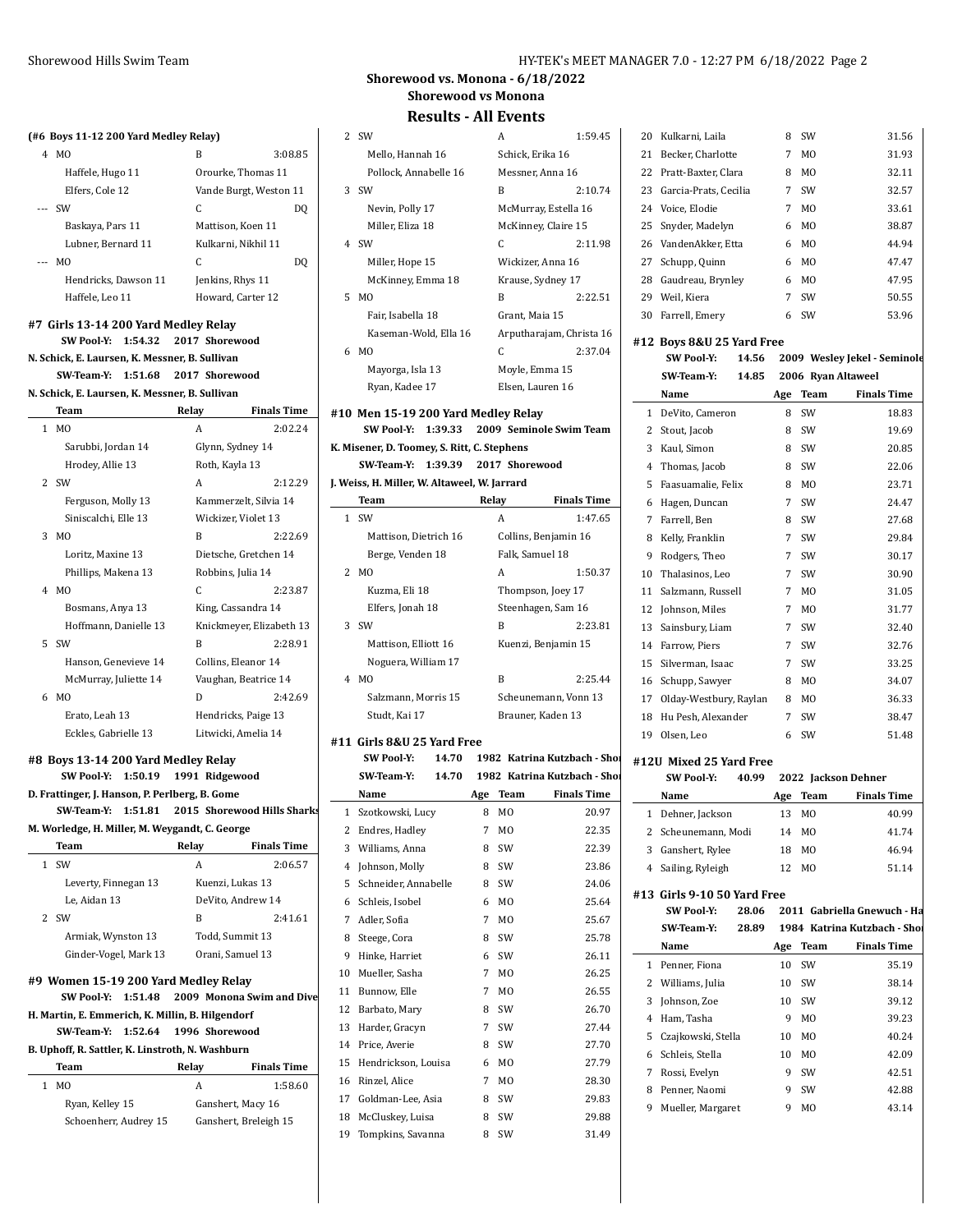#### **(#13 Girls 9-10 50 Yard Free)**

|    | ן הסווים ונוסט טובי כנוווט נודק |    |                |         |
|----|---------------------------------|----|----------------|---------|
| 10 | Yanke, Evelyn                   | 9  | MO             | 43.53   |
| 11 | Anderson, Hayden                | 10 | M <sub>0</sub> | 43.95   |
| 12 | Osiecki, Evelyn                 | 10 | SW             | 44.08   |
| 13 | Brantner, Isabella              | 10 | M <sub>0</sub> | 46.03   |
| 14 | Farrow, Corinne                 | 10 | SW             | 46.30   |
| 15 | Winkle-Wagner, Abigail          | 10 | SW             | 47.34   |
| 16 | Kohl, Stella                    | 9  | M <sub>0</sub> | 47.71   |
| 17 | Lienhardt, Lucia                | 10 | SW             | 47.84   |
| 18 | Underkofler, Evelyn             | 9  | SW             | 49.14   |
| 19 | Pagel, Nyla                     | 10 | M <sub>0</sub> | 49.30   |
| 20 | McCluskey, Lola                 | 10 | SW             | 50.47   |
| 21 | Bernhardt, Eva                  | 9  | M <sub>0</sub> | 51.89   |
| 22 | Subramanian, Kaia               | 10 | M <sub>0</sub> | 53.03   |
| 23 | West, Juliette                  | 9  | M <sub>0</sub> | 53.43   |
| 24 | Hinke, Greer                    | 9  | SW             | 54.78   |
| 25 | Smith, Ava                      | 10 | SW             | 55.76   |
| 26 | Busalacchi, Rosaria             | 9  | M <sub>0</sub> | 56.21   |
| 27 | Benish, Lydia                   | 10 | SW             | 58.17   |
| 28 | Knight, Olivia                  | 9  | SW             | 58.93   |
| 29 | Eberhardt, Amelia               | 10 | SW             | 1:00.81 |
| 30 | Haberli. Maren                  | 9  | M <sub>0</sub> | 1:00.89 |
| 31 | Kendrick, Meghan                | 9  | M <sub>0</sub> | 1:01.46 |
| 32 | Barnes, Brinna                  | 10 | M <sub>0</sub> | 1:02.16 |
| 33 | Miller, Eleanor                 | 10 | SW             | 1:04.03 |
| 34 | Kuenzi, Bella                   | 9  | SW             | 1:16.88 |
| 35 | Bugg, Cordelia                  | 9  | SW             | 1:20.92 |
| 36 | Nelson, Anna                    | 9  | M <sub>0</sub> | 1:24.73 |

#### **#13U Mixed 50 Yard Free**

| <b>SW Pool Y:</b> |     | 43.77 2022 Miles Carless |                           |
|-------------------|-----|--------------------------|---------------------------|
| SW Team Y:        |     |                          | 59.12 2022 Emerson Uphoff |
| Name              | Age | Team                     | <b>Finals Time</b>        |
| 1 Carless, Miles  | 18  | MO.                      | 43.77                     |
| 2 Uphoff, Emerson |     | 12 SW                    | 59.12                     |

#### **#14 Boys 9-10 50 Yard Free**

|    | <b>SW Pool-Y:</b><br>27.99 |     |                | 1980 Jeff Fletcher - Westside |
|----|----------------------------|-----|----------------|-------------------------------|
|    | 28.68<br><b>SW</b> Team Y: |     |                | 1992 Jay Toutant - Shorewoo   |
|    | Name                       | Age | Team           | <b>Finals Time</b>            |
| 1  | Szotkowski, Burke          | 10  | M <sub>0</sub> | 30.75                         |
| 2  | Chikowero Jr, Joseph       | 10  | SW             | 32.15                         |
| 3  | Siniscalchi, Lee           | 9   | SW             | 35.76                         |
| 4  | Mayorga, Kru               | 10  | M <sub>0</sub> | 43.20                         |
| 5  | Cavaglia, Filippo          | 10  | SW             | 43.33                         |
| 6  | Mayrl, Griffin             | 10  | SW             | 44.08                         |
| 7  | Lubner, John               | 9   | SW             | 46.12                         |
| 8  | Meier, Arlo                | 10  | M0             | 46.48                         |
| 9  | Barbato, Cormac            | 9   | SW             | 48.66                         |
| 10 | Crisanti, Samuel           | 10  | SW             | 49.01                         |
| 11 | Johnson, Cameron           | 9   | M <sub>0</sub> | 49.12                         |
| 12 | Dean, William              | 9   | SW             | 49.86                         |
| 13 | Jalbert, Luc               | 10  | M <sub>0</sub> | 50.03                         |
| 14 | Robelia, Henner            | 10  | M0             | 50.43                         |
| 15 | West, Noble                | 10  | M <sub>0</sub> | 52.72                         |
| 16 | Brzozowski, Emerson        | 9   | SW             | 56.23                         |

#### Shorewood Hills Swim Team HY-TEK's MEET MANAGER 7.0 - 12:27 PM 6/18/2022 Page 3

**Shorewood vs. Monona - 6/18/2022 Shorewood vs Monona**

| 17             | Keaveny, Joseph              | 10  | M <sub>0</sub> | 57.26                         |                |           |
|----------------|------------------------------|-----|----------------|-------------------------------|----------------|-----------|
| 18             | Rodgers, Silas               | 9   | SW             | 1:02.63                       | #17 Girl       | SW        |
|                | 19 Vaughan, Julian           | 9   | SW             | 1:05.87                       |                | SW:       |
| 20             | Richardson, Michael          | 9   | SW             | 1:10.29                       |                | Nan       |
| 21             | Erdman, Charlie              | 9   | SW             | 1:10.80                       |                |           |
|                |                              |     |                |                               | 1              | Hroo      |
|                | #15 Girls 11-12 50 Yard Free |     |                |                               | 2              | Roth      |
|                | SW Pool Y:<br>25.98          |     |                | 2009 Katie Bolz - Maple Bluff | 3              | Glyn      |
|                | SW Team Y:<br>26.23          |     |                | 2011 Kendra Nealey            | 4              | Stick     |
|                | Name                         | Age | Team           | <b>Finals Time</b>            | 5              | Kam       |
| 1              | Franck, Clara                | 12  | SW             | 29.76                         | 6              | Colli     |
| $\overline{2}$ | Esser-Domnitz, Willa         | 12  | SW             | 30.90                         | 7              | Diet      |
| 3              | Zeutzius, Sydney             | 11  | M <sub>0</sub> | 31.11                         | 8              | Robl      |
|                | 4 Wickizer, Natasha          | 11  | SW             | 31.19                         | 9              | Phill     |
| 5              | Thompson, Elbie              | 11  | M <sub>0</sub> | 31.62                         | 10             | Litw      |
| 6              | Witte, Gabriela              | 11  | M <sub>0</sub> | 32.27                         | 11             | Hoff      |
| 7              | Grant, Elena                 | 12  | MO             | 33.39                         | 12             | Erat      |
| 8              | Carlson, Capri               | 11  | SW             | 33.44                         | 13             | King      |
| 9              | Cavaglia, Chiara             | 12  | SW             | 33.89                         | 14             | Carl:     |
| 10             | Maskel, Amelia               | 12  | MO             | 33.96                         | 15             | Garc      |
| 11             | Todd, Olympia                | 11  | SW             | 35.33                         |                |           |
| 12             | Wickizer, Julia              | 11  | SW             | 35.38                         | #18 Boy        | SW        |
| 13             | Eagleman, Priska             | 11  | SW             | 35.92                         |                |           |
| 14             | Schneider, Elliana           | 11  | SW             | 36.67                         |                | SW:       |
| 15             | Tieman, Ella                 | 11  | MO             | 36.75                         |                | Nan       |
| 16             | Armiak, Emma                 | 11  | SW             | 37.56                         | $\mathbf{1}$   | DeV       |
| 17             | Brown-Puccio, Ceena          | 12  | MO             | 37.65                         |                | 2 Le, $A$ |
| 18             | DeVito, Elsa                 | 11  | SW             | 38.37                         | 3              | Kuer      |
| 19             | Becker, Zadie                | 12  | M <sub>0</sub> | 38.83                         | $\overline{4}$ | Orar      |
| 20             | Garcia-Prats, Amara          | 12  | SW             | 39.10                         | 5              | Berr      |
| 21             | Hoeksema, Grace              | 11  | MO             | 39.28                         | 6              | Arm       |
| 22             | Hernke, Serena               | 11  | SW             | 39.44                         | #19 Wor        |           |
| 23             | Powers, Hazel                | 12  | SW             | 39.86                         |                | SW        |
| 24             |                              | 12  | SW             | 41.07                         |                | SW:       |
|                | Martin, Jaelyn               |     |                |                               |                | Nan       |
| 25             | Berman, Chloe                | 11  | SW             | 42.06                         |                | 1 Pollo   |
| 26             | Curtiss, Nola                | 11  | SW             | 42.40                         | 2              | Gans      |
| 27             | Rosenkranz, Pearl            | 11  | MO             | 44.08                         |                |           |
| 28             | Cooper, Bridget              | 12  | SW             | 44.35                         | 3              | Gans      |
| 29             | Sainsbury, Ava               | 12  | SW             | 44.62                         | 4              | Mell      |
|                | 30 Oganezov, Kalani          |     | 11 MO          | 50.50                         | 5              | Fair,     |
|                | --- Dean, Sally              |     | 11 SW          | DQ                            | 6              | Mes:      |
|                | #16  Boys 11-12 50 Yard Free |     |                |                               | 7              | McM       |
|                | SW Pool Y:<br>24.37          |     |                | 2009 John Hornacek - High P   | 8              | Nevi      |
|                | SW Team Y:<br>25.55          |     |                | 1985 Aaron Peterson - Shore   | 9              | McK       |
|                | Name                         | Age | Team           | <b>Finals Time</b>            | 10             | Wicl      |
| 1              | Ganshert, Landry             | 12  | MO             | 27.93                         | 11             | Ryar      |
| 2              | Dietsche, Gabriel            | 12  | MO             | 30.07                         | 12             | Mac.      |
| 3              |                              |     | SW             |                               | 13             | Grar      |
|                | Le, Dylan                    | 11  |                | 30.40                         | 14             | Moy       |
| 4              | Siniscalchi, William         | 12  | SW             | 31.04                         | 15             | Else      |
| 5              | Orourke, Thomas              | 11  | MO             | 35.96                         | #20 Mer        |           |
| 6              | Endres, Kinley               | 12  | MO             | 36.71                         |                | SW        |
| 7              | Mattison, Koen               | 11  | SW             | 37.85                         |                | SW:       |
| 8              | Haffele, Hugo                | 11  | MO             | 38.80                         |                |           |
| 9              | Jenkins, Rhys                | 11  | MO             | 39.76                         |                | Nan       |
|                | 10 Lubner, Bernard           |     | 11 SW          | 47.77                         | 1              | Berg      |

|                     | #17 Girls 13-14 100 Yard Free<br><b>SW Pool Y:</b><br>54.10 |           |                | 2018 Evelyn Laursen - Shorev |
|---------------------|-------------------------------------------------------------|-----------|----------------|------------------------------|
|                     | SW Team Y:<br>54.04                                         |           |                | 2017 Bridget Sullivan        |
|                     | Name                                                        | Age       | Team           | <b>Finals Time</b>           |
|                     | 1 Hrodey, Allie                                             | 13        | M0             | 59.88                        |
| 2                   | Roth, Kayla                                                 | 13        | M <sub>0</sub> | 1:00.70                      |
| 3                   | Glynn, Sydney                                               | 14        | M <sub>0</sub> | 1:02.05                      |
|                     | 4 Stickford-Becker, Mira                                    | 14        | M <sub>0</sub> | 1:05.13                      |
| 5                   | Kammerzelt, Silvia                                          | 14        | SW             | 1:06.44                      |
| 6                   | Collins, Eleanor                                            | 14        | SW             | 1:07.02                      |
| 7                   | Dietsche, Gretchen                                          | 14        | M <sub>0</sub> | 1:10.70                      |
| 8                   | Robbins, Julia                                              | 14        | M <sub>0</sub> | 1:10.76                      |
| 9                   | Phillips, Makena                                            | 13        | M <sub>0</sub> | 1:11.31                      |
| 10                  | Litwicki, Amelia                                            | 14        | M <sub>0</sub> | 1:12.56                      |
| 11                  | Hoffmann, Danielle                                          | 13        | M0             | 1:13.48                      |
| 12                  | Erato, Leah                                                 | 13        | M <sub>0</sub> | 1:14.13                      |
| 13                  | King, Cassandra                                             | 14        | M0             | 1:15.46                      |
| 14                  | Carlson, Summer                                             | 13        | SW             | 1:25.97                      |
| 15                  | Garcia-Prats, Palesa                                        |           | 14 SW          | 1:30.03                      |
|                     |                                                             |           |                |                              |
|                     | #18 Boys 13-14 100 Yard Free<br><b>SW Pool Y:</b><br>49.85  |           |                | 1984 John Casey - Shorewood  |
|                     | SW Team Y:<br>49.85                                         |           |                | 1984 John Casey - Shorewood  |
|                     | Name                                                        |           | Team           | <b>Finals Time</b>           |
| 1                   |                                                             | Age<br>14 | SW             | 1:03.19                      |
|                     | DeVito, Andrew<br>2 Le, Aidan                               | 13        | SW             | 1:03.23                      |
| 3                   |                                                             | 13        | SW             | 1:03.70                      |
|                     | Kuenzi, Lukas                                               |           |                |                              |
|                     | 4 Orani, Samuel                                             | 13        | SW             | 1:07.14                      |
| 5                   | Berman, Ari                                                 | 13        | SW             | 1:26.29                      |
|                     | 6 Armiak, Wynston                                           | 13        | SW             | 1:41.02                      |
|                     | #19 Women 15-19 100 Yard Free                               |           |                |                              |
|                     | <b>SW Pool Y:</b><br>51.56                                  |           |                | 2009 Ruby Martin - Nakoma    |
|                     | SW Team Y:<br>53.44                                         |           |                | 2021 Jacqueline House        |
|                     | Name                                                        | Age       | Team           | <b>Finals Time</b>           |
| 1                   | Pollock, Annabelle                                          | 16        | SW             | 57.51                        |
|                     | 2 Ganshert, Breleigh                                        | 15        | MO             | 59.40                        |
| 3                   | Ganshert, Macy                                              | 16        | MO             | 59.66                        |
| 4                   | Mello, Hannah                                               | 16        | SW             | 1:01.63                      |
|                     | 5 Fair, Isabella                                            |           | 18 MO          | 1:03.88                      |
| 6                   | Messner, Anna                                               | 16        | SW             | 1:04.04                      |
| 7                   | McMurray, Estella                                           | 16        | SW             | 1:05.11                      |
| 8                   | Nevin, Polly                                                | 17        | SW             | 1:05.56                      |
| 9                   | McKinney, Claire                                            | 15        | SW             | 1:06.72                      |
| 10                  | Wickizer, Anna                                              | 16        | SW             | 1:07.20                      |
| 11                  | Ryan, Kadee                                                 | 17        | MO             | 1:09.74                      |
| 12                  | Mackowski, Juliana                                          | 16        | MO             | 1:10.46                      |
| 13                  | Grant, Maia                                                 | 15        | MO             | 1:10.84                      |
| 14                  | Moyle, Emma                                                 | 15        | MO             | 1:13.76                      |
| 15                  | Elsen, Lauren                                               | 16        | MO             | 1:20.37                      |
|                     | #20 Men 15-19 100 Yard Free                                 |           |                |                              |
|                     | SW Pool Y:<br>46.75                                         |           |                | 2012 Jack Allen - Monona     |
|                     |                                                             |           |                |                              |
|                     |                                                             |           |                |                              |
|                     | SW Team Y:                                                  | 48.58     |                | 2014 Alex Peterson-Weber     |
|                     | Name                                                        | Age       | Team           | <b>Finals Time</b>           |
| 1<br>$\overline{c}$ | Berge, Venden<br>Mattison, Dietrich                         | 18<br>16  | SW<br>SW       | 50.20<br>56.34               |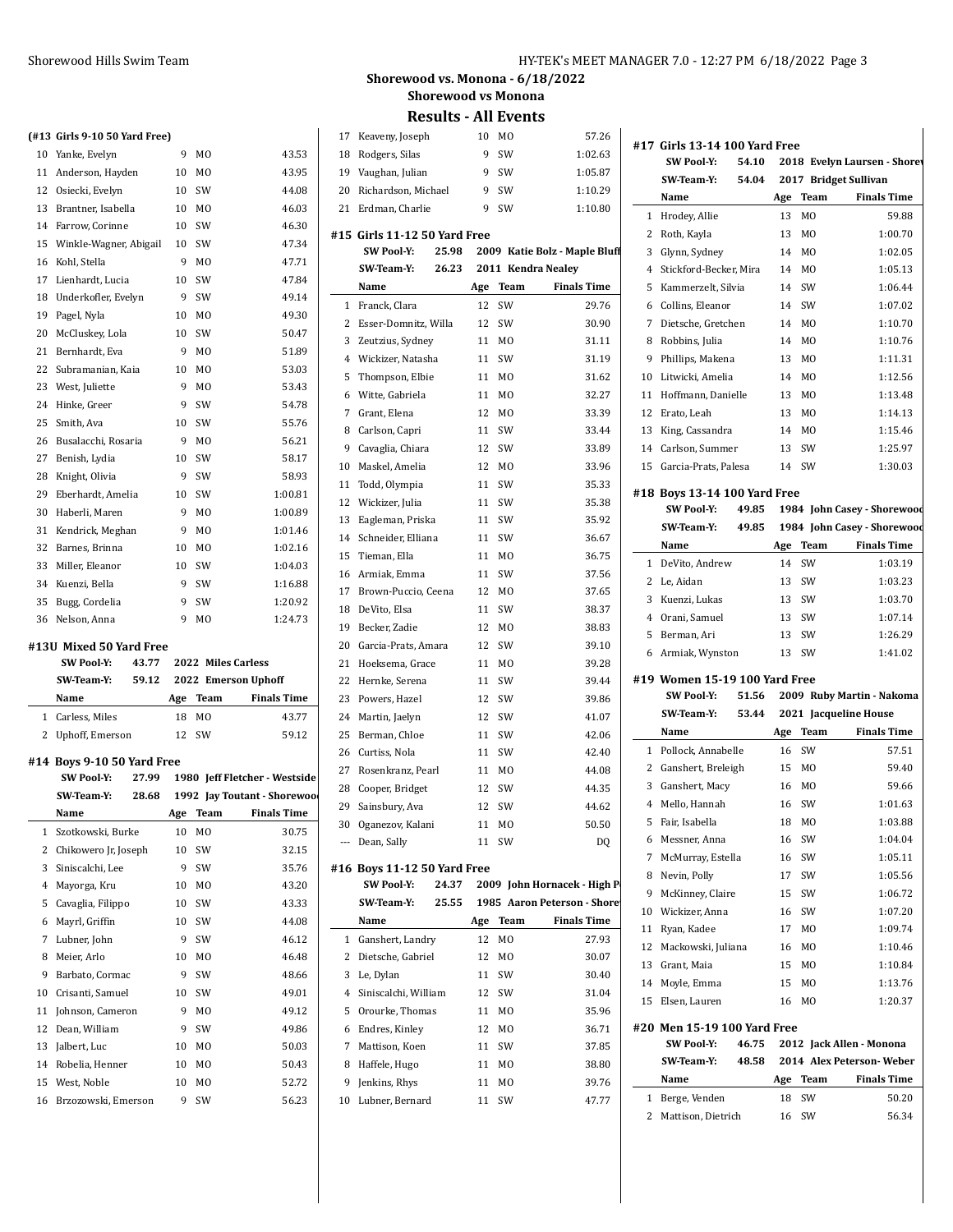#### **(#20 Men 15-19 100 Yard Free)**

|   | 3 Steenhagen, Sam | 16 | MO.            | 57.16   |
|---|-------------------|----|----------------|---------|
|   | 4 Kuzma, Eli      | 18 | M <sub>0</sub> | 57.26   |
|   | 5 Thompson, Joey  | 17 | M <sub>0</sub> | 1:00.83 |
|   | 6 Studt. Kai      | 17 | M <sub>O</sub> | 1:01.03 |
|   | Noguera, William  | 17 | .SW            | 1:04.58 |
| 8 | Mattison, Elliott | 16 | .SW            | 1:13.13 |

## **#21 Girls 8&U 25 Yard Back**

|              | <b>SW Pool Y:</b>     | 18.06 |     |                | 2009 Cassandra Keller - Mon |
|--------------|-----------------------|-------|-----|----------------|-----------------------------|
|              | SW Team Y:            | 17.49 |     |                | 2017 Molly Ferguson         |
|              | Name                  |       | Age | Team           | <b>Finals Time</b>          |
| $\mathbf{1}$ | Tieman, Aubrey        |       | 8   | M <sub>0</sub> | 23.79                       |
| 2            | Fleener, Sarah        |       | 8   | M <sub>0</sub> | 24.01                       |
| 3            | Adler. Sofia          |       | 7   | M <sub>0</sub> | 26.28                       |
| 4            | Mayrl, Emelia         |       | 8   | SW             | 27.45                       |
| 5            | Bunnow, Elle          |       | 7   | M <sub>0</sub> | 28.21                       |
| 6            | Treichel, Blythe      |       | 8   | M <sub>0</sub> | 28.35                       |
| 7            | Price, Averie         |       | 8   | SW             | 28.38                       |
| 8            | Williams, Anna        |       | 8   | SW             | 28.88                       |
| 9            | Conti. Claire         |       | 8   | M <sub>0</sub> | 29.50                       |
| 10           | Pratt-Baxter, Clara   |       | 8   | M <sub>0</sub> | 32.66                       |
| 11           | McCluskey, Luisa      |       | 8   | SW             | 33.93                       |
| 12           | Kulkarni, Laila       |       | 8   | SW             | 34.38                       |
| 13           | Becker, Charlotte     |       | 7   | M <sub>0</sub> | 34.66                       |
| 14           | Voice, Elodie         |       | 7   | M <sub>0</sub> | 35.53                       |
| 15           | Conti, Charlotte      |       | 6   | M <sub>0</sub> | 37.63                       |
| 16           | Rinzel, Alice         |       | 7   | M <sub>0</sub> | 40.85                       |
| 17           | Garcia-Prats, Cecilia |       | 7   | SW             | 43.69                       |
| 18           | Gaudreau, Brynley     |       | 6   | M <sub>0</sub> | 45.39                       |
| 19           | Schupp, Quinn         |       | 6   | M <sub>0</sub> | 57.88                       |
| ---          | Schneider, Annabelle  |       | 8   | SW             | DO                          |
| $---$        | Nimunkar, Shravi      |       | 6   | SW             | D <sub>0</sub>              |

#### **#22 Boys 8&U 25 Yard Back**

|    | <b>SW Pool Y:</b>    | 17.17 |     |                | 2000 Sam Niesen - Middleton |
|----|----------------------|-------|-----|----------------|-----------------------------|
|    | <b>SW Team Y:</b>    | 17.60 |     |                | 1976 Tom Senn - Shorewood   |
|    | Name                 |       | Age | Team           | <b>Finals Time</b>          |
|    | 1 Vande Burgt, Rowen |       | 8   | M <sub>0</sub> | 25.06                       |
| 2  | Faasuamalie, Felix   |       | 8   | M <sub>0</sub> | 28.13                       |
| 3  | Farrow. Piers        |       | 7   | <b>SW</b>      | 33.92                       |
|    | 4 Salzmann, Russell  |       | 7   | M <sub>0</sub> | 34.20                       |
| 5. | Johnson, Miles       |       | 7   | M <sub>0</sub> | 38.91                       |
| 6  | Rodgers, Theo        |       | 7   | <b>SW</b>      | 40.60                       |
|    | Schupp, Sawyer       |       | 8   | MО             | 50.91                       |

#### **#23 Girls 9-10 50 Yard Back**

|    | <b>SW Pool Y:</b><br>30.06 |     |                | 2009 Beata Nelson - Ridgewo |    |
|----|----------------------------|-----|----------------|-----------------------------|----|
|    | 33.55<br>SW Team Y:        |     |                | 2000 Hannah Perlkin - Shore |    |
|    | Name                       | Age | Team           | <b>Finals Time</b>          |    |
| 1. | Dunning, Nora              | 10  | M <sub>0</sub> | 39.19                       | #2 |
|    | 2 Kronenfeld, Evelyn       | 10  | M <sub>0</sub> | 47.20                       |    |
| 3  | Farrow, Corinne            | 10  | <b>SW</b>      | 52.70                       |    |
| 4  | Carney, Gabriella          | 9   | M <sub>0</sub> | 53.84                       |    |
|    | 5 Treichel, Sloane         | 10  | M <sub>0</sub> | 54.75                       |    |
| 6  | Bernhardt, Eva             | 9   | M <sub>0</sub> | 55.68                       |    |

**Shorewood vs. Monona - 6/18/2022 Shorewood vs Monona**

**Results - All Events**

|              | 7 Etter, Layla                          |       | 9  | MO             | 57.24                                        |
|--------------|-----------------------------------------|-------|----|----------------|----------------------------------------------|
|              | 8 Raymond, Maura                        |       | 10 | SW             | 58.35                                        |
|              | 9 Lienhardt, Lucia                      |       | 10 | SW             | 1:01.95                                      |
|              | 10 Kohl, Stella                         |       | 9  | M0             | 1:02.72                                      |
|              | 11 Haberli, Maren                       |       | 9  | M <sub>0</sub> | 1:08.29                                      |
|              | 12 Hendricks, McKenna                   |       | 9  | M <sub>0</sub> | 1:11.61                                      |
|              | 13 West, Juliette                       |       | 9  | M <sub>0</sub> | 1:12.84                                      |
|              | 14 Freckmann, Chloe                     |       | 9  | SW             | 1:13.41                                      |
|              | 15 Zimmerman, Cloe                      |       | 10 | SW             | 1:19.06                                      |
|              | 16 Pagel, Nyla                          |       | 10 | M0             | 1:19.65                                      |
|              | #24 Boys 9-10 50 Yard Back              |       |    |                |                                              |
|              | <b>SW Pool-Y:</b>                       | 30.95 |    |                | 2011 Alex Wowk - Hawks Lan                   |
|              | SW Team Y:                              | 33.12 |    |                | 2008 Aidan Meara                             |
|              | Name                                    |       |    | Age Team       | <b>Finals Time</b>                           |
| $\mathbf{1}$ | Laufenberg, Quincy                      |       | 10 | M0             | 34.53                                        |
|              | 2 Kurtz, Parker                         |       | 9  | M <sub>0</sub> | 45.18                                        |
| 3            | Lule, Yowan                             |       | 10 | SW             | 49.63                                        |
|              | 4 Cavaglia, Filippo                     |       | 10 | SW             | 49.90                                        |
| 5            | Brauner, Lucas                          |       | 10 | M0             | 52.27                                        |
|              | 6 Barbato, Cormac                       |       | 9  | SW             | 55.39                                        |
| 7            | Crisanti, Samuel                        |       | 10 | SW             | 1:00.23                                      |
|              | 8 Jalbert, Luc                          |       | 10 | M <sub>0</sub> | 1:03.83                                      |
|              | 9 Lubner, John                          |       | 9  | SW             | 1:06.27                                      |
|              | 10 Rinzel, Levi                         |       | 9  | M <sub>0</sub> | 1:07.65                                      |
|              | 11 Richardson, Michael                  |       |    |                |                                              |
|              |                                         |       | 9  | SW             | 1:10.97                                      |
|              | 12 Robelia, Henner                      |       | 10 | M <sub>0</sub> | 1:11.32                                      |
|              | 13 West, Noble                          |       | 10 | M <sub>0</sub> | 1:12.64                                      |
|              | 14 Erdman, Charlie                      |       | 9  | SW             | 1:32.51                                      |
|              | #25 Girls 11-12 50 Yard Back            |       |    |                |                                              |
|              | SW Pool Y:                              | 29.59 |    |                | 2002 Hannah Perlkin - Shore                  |
|              |                                         |       |    |                |                                              |
|              | SW Team Y:                              | 29.59 |    |                | 2002 Hannah Perlkin                          |
|              | Name                                    |       |    | Age Team       | <b>Finals Time</b>                           |
|              | 1 Leverty, Resi                         |       | 11 | SW             | 34.34                                        |
| 2            | Grant, Elena                            |       | 12 | MO             | 40.08                                        |
|              | 3 Kattreh, Isabel                       |       | 12 | SW             | 42.00                                        |
|              | 4 Wickizer, Julia                       |       | 11 | SW             | 43.68                                        |
| 5            | Garcia-Prats, Amara                     |       | 12 | SW             | 44.18                                        |
|              | 6 Eagleman, Priska                      |       |    | 11 SW          | 44.65                                        |
| 7            | Hoeksema, Grace                         |       | 11 | MO             | 46.21                                        |
| 8            | Martin, Jaelyn                          |       | 12 | SW             | 46.40                                        |
| 9            | Faasuamalie, Monona                     |       | 11 | MO             | 50.17                                        |
|              | 10 Richardson, Kylie                    |       | 12 | SW             | 52.05                                        |
| 11           | Berman, Chloe                           |       | 11 | SW             | 58.58                                        |
|              |                                         |       |    |                |                                              |
|              | --- Oganezov, Kalani                    |       | 11 | MO             | DQ                                           |
|              | --- Diehl, Gwenyth                      |       | 11 | SW             | DQ                                           |
|              | --- Becker, Zadie                       |       | 12 | MO             | DQ                                           |
|              | --- Ehrhardt, Celia                     |       | 11 | SW             | DQ                                           |
|              | #26 Boys 11-12 50 Yard Back             |       |    |                |                                              |
|              | SW Pool Y:                              | 28.33 |    |                | 2009 John Hornacek - High P                  |
|              | SW Team Y:                              | 28.88 |    |                |                                              |
|              | Name                                    |       |    | Age Team       | <b>Finals Time</b>                           |
| 1            | Uhlinger, Roderick                      |       | 12 | SW             | 39.12                                        |
| 2            | Endres, Kinley<br>3 Vande Burgt, Weston |       | 12 | MO<br>M0       | 1995 Paul Brehm - Shorewoo<br>43.84<br>49.48 |

| 5            | Hendricks, Dawson                             |         | 11  | MО               | 56.47                                |
|--------------|-----------------------------------------------|---------|-----|------------------|--------------------------------------|
|              | 6 Howard, Carter                              |         | 12  | M0               | 1:09.17                              |
|              | --- Kulkarni, Nikhil                          |         | 11  | SW               | DO                                   |
|              |                                               |         |     |                  |                                      |
|              | #27 Girls 13-14 100 Yard Back                 |         |     |                  |                                      |
|              | SW Pool Y:                                    | 58.25   |     |                  | 2012 Beata Nelson - Ridgewo          |
|              | SW-Team-Y:                                    | 59.34   |     |                  | 2017 Bridget Sullivan                |
|              | Name                                          |         | Age | Team             | <b>Finals Time</b>                   |
| $\mathbf{1}$ | Sarubbi, Jordan                               |         | 14  | M <sub>0</sub>   | 1:07.01                              |
| $\mathbf{2}$ | Stickford-Becker, Mira                        |         | 14  | MO               | 1:17.61                              |
| 3            | McMurray, Juliette                            |         | 14  | SW               | 1:21.37                              |
|              | 4 Bosmans, Anya                               |         | 13  | M0               | 1:24.00                              |
| 5            | Erato, Leah                                   |         | 13  | M <sub>0</sub>   | 1:30.93                              |
| 6            | Mayorga, Isla                                 |         | 13  | M <sub>0</sub>   | 1:33.43                              |
|              | 7 Hendricks, Paige                            |         | 13  | M0               | 1:54.93                              |
|              | --- Carlson, Summer                           |         | 13  | SW               | DQ                                   |
|              | #28 Boys 13-14 100 Yard Back                  |         |     |                  |                                      |
|              | <b>SW Pool-Y:</b>                             | 56.09   |     |                  | 2014 Michael Draves                  |
|              | <b>SW Team Y:</b>                             | 56.84   |     |                  | 1996 Paul Brehm - Shorewoo           |
|              | Name                                          |         | Age | <b>Team</b>      | <b>Finals Time</b>                   |
|              | 1 Leverty, Finnegan                           |         | 13  | SW               | 1:07.91                              |
|              | 2 Brauner, Kaden                              |         | 13  | M <sub>0</sub>   | 1:17.14                              |
|              | 3 Scheunemann, Vonn                           |         | 13  | M0               | 1:18.79                              |
|              | --- Armiak, Wynston                           |         | 13  | SW               | DQ                                   |
|              |                                               |         |     |                  |                                      |
|              | #29 Women 15-19 100 Yard Back                 |         |     |                  |                                      |
|              | SW Pool Y:                                    | 58.29   |     |                  | 2009 Ruby Martin - Nakoma            |
|              | SW Team Y:                                    | 59.41   |     |                  | 2000 Lizzy DeWitt - Shorewo          |
|              | Name                                          |         | Age | Team             | <b>Finals Time</b>                   |
|              | 1 Ryan, Kelley                                |         | 15  | MO               | 1:04.42                              |
| 2            | Mello, Hannah                                 |         | 16  | SW               | 1:06.48                              |
| 3            | Schoenherr, Audrey                            |         | 15  | M <sub>0</sub>   | 1:07.87                              |
| 4            | Messner, Anna                                 |         | 16  | SW               | 1:10.07                              |
| 5            |                                               |         |     |                  |                                      |
|              | Fair, Isabella                                |         | 18  | M0               | 1:11.22                              |
| 6            | Miller, Hope                                  |         | 15  | SW               | 1:14.65                              |
| 7            | McKinney, Emma                                |         | 18  | SW               | 1:18.21                              |
| 8            | Arputharajam, Christa                         |         | 16  | M0               | 1:19.44                              |
| 9            | Mackowski, Juliana                            |         | 16  | M <sub>0</sub>   | 1:22.50                              |
|              |                                               |         |     |                  |                                      |
|              | #30 Men 15-19 100 Yard Back                   |         |     |                  |                                      |
|              | <b>SW Pool Y:</b>                             | 51.60   |     |                  | 2009 Drew teDuits - Nakoma           |
|              | SW Team Y:                                    | 54.45   |     | 2019 Jaden Weiss |                                      |
|              | Name                                          |         | Age | Team             | <b>Finals Time</b>                   |
| 1            | Elfers, Jonah                                 |         | 18  | M0               | 58.38                                |
|              | 2 Mattison, Dietrich                          |         | 16  | SW               | 1:06.93                              |
| 3            | Studt, Kai                                    |         | 17  | M0               | 1:13.49                              |
|              | #31 Girls 8&U 100 Yard Free Relay             |         |     |                  |                                      |
|              | <b>SW Pool-Y:</b>                             | 1:04.68 |     |                  | 2007 Shorewood Hills                 |
|              | T. Center, K. Cardwell, S. Higgins, K. Nealey |         |     |                  |                                      |
|              | SW Team Y:                                    | 1:04.68 |     |                  | 2007 Shorewood Hills                 |
|              | T Center, K Cardwell, S Higgins, K Nealey     |         |     |                  |                                      |
|              | Team                                          |         |     | Relay            | <b>Finals Time</b>                   |
| $\mathbf{1}$ | M <sub>0</sub>                                |         |     | A                | 1:24.13                              |
|              |                                               |         |     |                  |                                      |
|              | Szotkowski, Lucy 8<br>Nault, Mazie 8          |         |     |                  | Tieman, Aubrey 8<br>Endres, Hadley 7 |

4 Haffele, Leo 11 MO 54.91 |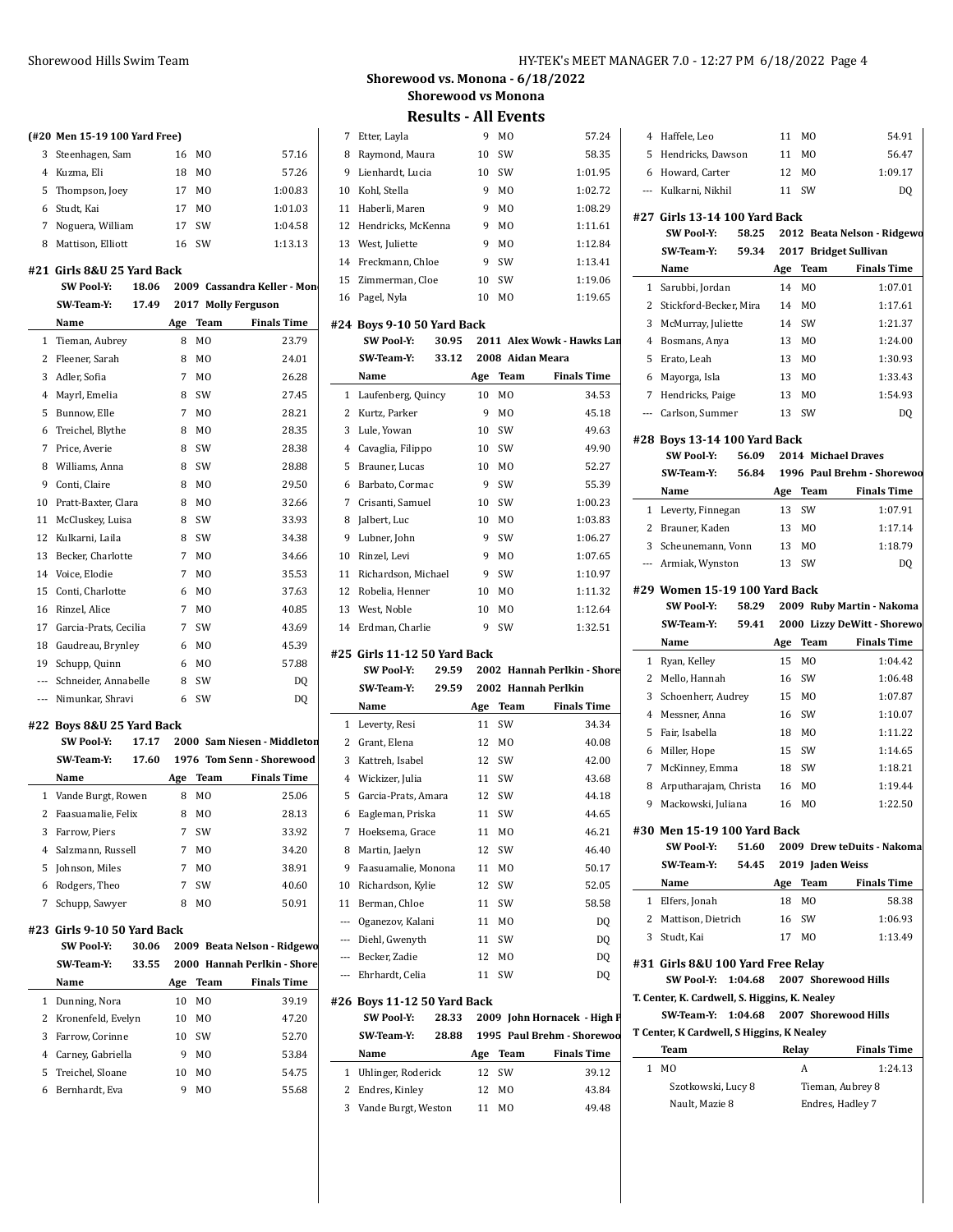#### **(#31 Girls 8&U 100 Yard Free Relay)**

| 2     | <b>SW</b>               | A                      | 1:31.43 |
|-------|-------------------------|------------------------|---------|
|       | Price, Averie 8         | Johnson, Molly 8       |         |
|       | Orani, Madeline 8       | Schneider, Annabelle 8 |         |
| 3     | MO                      | B                      | 1:40.92 |
|       | Fleener, Sarah 8        | Treichel, Blythe 8     |         |
|       | Schleis, Isobel 6       | Adler, Sofia 7         |         |
| 4     | <b>SW</b>               | B                      | 1:42.16 |
|       | Williams, Anna 8        | Steege, Cora 8         |         |
|       | Franck, Marie 7         | Raymond, Therese 8     |         |
| 5     | M <sub>O</sub>          | C                      | 2:05.23 |
|       | Mueller, Sasha 7        | Bunnow, Elle 7         |         |
|       | Voice, Elodie 7         | Pratt-Baxter, Clara 8  |         |
| 6     | M <sub>0</sub>          | D                      | 2:13.82 |
|       | Rinzel, Alice 7         | Becker, Charlotte 7    |         |
|       | Conti, Claire 8         | Gaudreau, Brynley 6    |         |
| 7     | SW                      | C                      | 2:14.20 |
|       | Mayrl, Emelia 8         | McCluskey, Luisa 8     |         |
|       | Garcia-Prats, Cecilia 7 | Rossi, Amelie 7        |         |
| 8     | M <sub>0</sub>          | E                      | 2:46.42 |
|       | Conti, Charlotte 6      | VandenAkker, Etta 6    |         |
|       | Sansone, Raiya Grace 5  | Snyder, Madelyn 6      |         |
| ---   | <b>SW</b>               | E.                     | DO      |
|       | Goldman-Lee, Asia 8     | Nimunkar, Shravi 6     |         |
|       | Hinke, Harriet 6        | Farrell, Emery 6       |         |
| $---$ | <b>SW</b>               | D                      | DO      |
|       | Weil, Kiera 7           | Tompkins, Savanna 8    |         |
|       | Benish, Anneliese 8     | Kulkarni, Laila 8      |         |

#### **#32 Boys 8&U 100 Yard Free Relay**

#### **SW Pool-Y: 1:03.63 1977 Parkcrest E. Barnhart, T. Wuerger, E. Sturm, T. Bargman**

## **SW-Team-Y: 1:06.91 2009 Shorewood Hills**

|  | C Nelson, T Higgins, P Gratton, G Reynolds |  |
|--|--------------------------------------------|--|

|   | Team                 | Relay          | <b>Finals Time</b>    |
|---|----------------------|----------------|-----------------------|
|   | 1 SW                 | A              | 1:25.39               |
|   | DeVito, Cameron 8    | Kaul, Simon 8  |                       |
|   | Thomas, Jacob 8      | Stout, Jacob 8 |                       |
|   | 2 MO                 | A              | 1:46.33               |
|   | Johnson, Miles 7     |                | Salzmann, Russell 7   |
|   | Vande Burgt, Rowen 8 |                | Faasuamalie, Felix 8  |
|   | $3$ SW               | B              | 2:03.54               |
|   | Kelly, Franklin 7    |                | Hagen, Duncan 7       |
|   | Hu Pesh, Alexander 7 | Farrell, Ben 8 |                       |
| 4 | .SW                  | C              | 2:17.59               |
|   | Thalasinos, Leo 7    |                | Sainsbury, Liam 7     |
|   | Rodgers, Theo 7      |                | Zimmermann, Cameron 8 |

#### **#33 Girls 9-10 100 Yard IM**

 $\overline{a}$ 

|   | <b>SW Pool Y:</b> | 1:06.04 |     |                | 2009 Beata Nelson - Ridgewo |
|---|-------------------|---------|-----|----------------|-----------------------------|
|   | SW Team Y:        | 1:12.33 |     |                | 2014 Evelyn Laursen         |
|   | Name              |         | Age | Team           | <b>Finals Time</b>          |
| 1 | Penner, Fiona     |         | 10  | <b>SW</b>      | 1:29.86                     |
|   | 2 Dunning, Nora   |         | 10  | M <sub>0</sub> | 1:33.99                     |
| 3 | Johnson, Zoe      |         | 10  | <b>SW</b>      | 1:47.13                     |
| 4 | Ham, Tasha        |         | 9   | M <sub>0</sub> | 1:47.34                     |
|   | Erato, Elyse      |         | q   | M <sub>0</sub> | DO                          |

#### Shorewood Hills Swim Team HY-TEK's MEET MANAGER 7.0 - 12:27 PM 6/18/2022 Page 5

**Shorewood vs. Monona - 6/18/2022 Shorewood vs Monona**

|                            | #34 Boys 9-10 100 Yard IM                     |          |                |                                                    |
|----------------------------|-----------------------------------------------|----------|----------------|----------------------------------------------------|
|                            | SW Pool Y:<br>1:10.84                         |          |                | 2010 Michael Draves                                |
|                            | SW Team Y:<br>1:13.63                         |          |                | 1992 Jay Toutant - Shorewoo                        |
|                            | Name                                          | Age      | Team           | <b>Finals Time</b>                                 |
| 1                          | Laufenberg, Quincy                            | 10       | M <sub>0</sub> | 1:16.47                                            |
| 2                          | Bruzzi, Piero                                 | 9        | SW             | 1:24.79                                            |
| 3                          | Chikowero Jr, Joseph                          | 10       | SW             | 1:26.53                                            |
| 4                          | Carney, Ethan                                 | 10       | M <sub>0</sub> | 1:39.13                                            |
| 5                          | Ginder-Vogel, Eric                            | 9        | SW             | 2:03.69                                            |
| ---                        | Dean, William                                 | 9        | SW             | DQ                                                 |
|                            | #35 Girls 11-12 100 Yard IM                   |          |                |                                                    |
|                            | SW Pool Y:<br>1:03.65                         |          |                | 2016 Kathy Preston - Cherok                        |
|                            | SW Team Y:                                    |          |                | 1:05.53 2016 Evelyn Laursen - Shorev               |
|                            | Name                                          | Age      | Team           | <b>Finals Time</b>                                 |
| 1                          | Vetter, Whitley                               | 12       | M <sub>0</sub> | 1:18.44                                            |
| 2                          | Thompson, Elbie                               | 11       | M0             | 1:19.28                                            |
| 3                          | Thalasinos, Alexandria                        | 12       | SW             | 1:25.78                                            |
| 4                          | Esser-Domnitz, Willa                          | 12       | SW             | 1:27.47                                            |
| 5                          | Todd, Olympia                                 | 11       | SW             | 1:31.33                                            |
| 6                          | Dean, Sally                                   | 11       | SW             | 2:21.88                                            |
| ---                        | Maskel, Amelia                                | 12       | M <sub>0</sub> | DQ                                                 |
|                            | #36 Boys 11-12 100 Yard IM                    |          |                |                                                    |
|                            | SW Pool-Y:                                    |          |                | 1:02.91 1991 Chris Wood - Parkcrest                |
|                            | SW Team Y: 1:04.67 1979 Jeff Whalen           |          |                |                                                    |
|                            | Name                                          | Age      | Team           | <b>Finals Time</b><br>1:21.71                      |
|                            | Le, Dylan                                     | 11       | SW             |                                                    |
| 1<br>2                     | McDonald, Owen<br>#37 Girls 13-14 100 Yard IM | 11       | SW             | 1:28.34                                            |
|                            | SW Pool Y:<br>1:00.65<br>SW Team Y: 1:00.65   |          |                | 2018 Evelyn Laursen                                |
|                            | Name                                          | Age      | Team           | 2018 Evelyn Laursen - Shorev<br><b>Finals Time</b> |
| 1                          | Hrodey, Allie                                 | 13       | M <sub>0</sub> | 1:08.77                                            |
| 2                          | Roth, Kayla                                   | 13       | M <sub>0</sub> | 1:13.41                                            |
| 3                          | Siniscalchi, Elle                             | 13       | SW             | 1:14.64                                            |
| 4                          | Ferguson, Molly                               | 13       | SW             | 1:16.46                                            |
| 5                          | Hoffmann, Danielle                            | 13       | M0             | 1:18.83                                            |
| 6                          | Robbins, Julia                                | 14       | M <sub>0</sub> | 1:19.30                                            |
| 7                          | Loritz, Maxine                                | 13       | M <sub>0</sub> | 1:20.30                                            |
| 8                          | Knickmeyer, Elizabeth                         | 13       | MO             | 1:20.66                                            |
| 9                          | Wickizer, Violet                              | 13       | SW             | 1:22.64                                            |
|                            | Bosmans, Anya                                 | 13       | MO             | 1:27.39                                            |
|                            | Hanson, Genevieve                             | 14       | SW             | 1:27.99                                            |
|                            | Eckles, Gabrielle                             | 13       | MO             | 1:28.48                                            |
|                            |                                               | 14       |                | 1:28.97                                            |
|                            | Vaughan, Beatrice<br>Litwicki, Amelia         | 14       | SW<br>MO       | 1:29.22                                            |
| 10<br>11<br>12<br>13<br>14 | #38 Boys 13-14 100 Yard IM                    |          |                |                                                    |
|                            | <b>SW Pool-Y:</b><br>58.21                    |          |                | 2015 Wes Jekel-Seminole                            |
|                            | SW Team Y:<br>59.10                           |          |                |                                                    |
|                            | Name                                          | Age      | <b>Team</b>    | 1981 Jeff Whalen - Shorewoo<br><b>Finals Time</b>  |
| 1                          | Leverty, Finnegan                             | 13       | SW             | 1:12.57                                            |
| 2<br>3                     | DeVito, Andrew<br>Scheunemann, Vonn           | 14<br>13 | SW<br>MO       | 1:17.42<br>1:20.89                                 |

| 5                        | Todd, Summit                                      |       | 13          | SW             | 1:36.53                      |
|--------------------------|---------------------------------------------------|-------|-------------|----------------|------------------------------|
|                          | --- Berman, Ari                                   |       | 13          | SW             | DQ                           |
|                          |                                                   |       |             |                |                              |
|                          | #39 Women 15-19 200 Yard IM<br>SW Pool Y: 2:06.34 |       |             |                | 2000 Jane Evans - Parkcrest  |
|                          | SW Team Y: 2:12.09                                |       |             |                | 2005 Brenna Davis            |
|                          | Name                                              |       |             | Age Team       | <b>Finals Time</b>           |
|                          | 1 Schoenherr, Audrey                              |       | 15          | M <sub>0</sub> | 2:23.45                      |
| 2                        | Schick, Erika                                     |       | 16          | SW             | 2:24.43                      |
| 3                        | Nevin, Polly                                      |       |             | 17 SW          | 2:44.81                      |
|                          | 4 Kaseman-Wold, Ella                              |       |             | 16 MO          | 2:46.53                      |
| 5                        | McKinney, Emma                                    |       | 18          | SW             | 2:50.71                      |
| 6                        | Miller, Hope                                      |       | 15          | SW             | 2:55.19                      |
|                          |                                                   |       |             | M <sub>0</sub> |                              |
| 7                        | Arputharajam, Christa                             |       | 16          |                | 3:14.35                      |
|                          | #40 Men 15-19 200 Yard IM                         |       |             |                |                              |
|                          | SW Pool Y: 1:54.49                                |       |             |                | 2009 Michael Drives - Ridgev |
|                          | SW Team Y: 1:55.63                                |       |             |                | 2014 Andrew Lindstrom        |
|                          | Name                                              |       |             | Age Team       | <b>Finals Time</b>           |
| 1                        | Kuzma, Eli                                        |       | 18          | M0             | 2:29.14                      |
| 2                        | Kuenzi, Benjamin                                  |       | 15          | SW             | 2:42.10                      |
|                          | #41 Girls 8&U 25 Yard Breast                      |       |             |                |                              |
|                          | <b>SW Pool-Y:</b>                                 | 19.22 |             |                | 1987 Kathy Preston - Monon:  |
|                          | SW Team Y:                                        | 19.39 |             |                | 1991 Sarah Hodulik - Shorew  |
|                          | Name                                              |       | Age         | Team           | <b>Finals Time</b>           |
| 1                        | Nault, Mazie                                      |       | 8           | M <sub>0</sub> | 26.50                        |
| 2                        | Barbato, Mary                                     |       | 8           | SW             | 28.09                        |
| 3                        | Conti, Claire                                     |       | 8           | M0             | 28.12                        |
| 4                        | Fleener, Sarah                                    |       | 8           | MO             | 28.20                        |
| 5                        | Treichel, Blythe                                  |       | 8           | M0             | 28.49                        |
| 6                        | Johnson, Molly                                    |       | 8           | SW             | 30.25                        |
| 7                        | Rossi, Amelie                                     |       | $7^{\circ}$ | SW             | 33.97                        |
| 8                        | Franck, Marie                                     |       | $7^{\circ}$ | SW             | 37.89                        |
| 9                        | Goldman-Lee, Asia                                 |       | 8           | SW             | 42.51                        |
| 10                       |                                                   |       | 6           | MO             | 52.28                        |
|                          | Conti, Charlotte                                  |       |             |                |                              |
|                          | --- Benish, Anneliese                             |       | 8<br>6      | SW             | DQ                           |
|                          | --- Nimunkar, Shravi                              |       | 7           | SW<br>SW       | DQ                           |
|                          | --- Weil, Kiera<br>--- Farrell, Emery             |       | 6           | SW             | DQ                           |
|                          |                                                   |       |             |                | DQ                           |
|                          | #42 Boys 8&U 25 Yard Breast                       |       |             |                |                              |
|                          | <b>SW Pool Y:</b>                                 | 18.82 |             |                | 1991 Ehren Keith - Monona    |
|                          | SW-Team-Y:                                        | 20.00 |             |                | 1981 Brad Smith - Shorewood  |
|                          | Name                                              |       | Age         | Team           | Finals Time                  |
| 1                        | DeVito, Cameron                                   |       | 8           | SW             | 26.16                        |
| 2                        | Hagen, Duncan                                     |       | 7           | SW             | 26.80                        |
| 3                        | Stout, Jacob                                      |       | 8           | SW             | 28.01                        |
| 4                        | Farrell, Ben                                      |       | 8           | SW             | 52.50                        |
| ---                      | Kelly, Franklin                                   |       | 7           | SW             | DQ                           |
| ---                      | Kaul, Simon                                       |       | 8           | SW             | DQ                           |
| $---$                    | Zimmermann, Cameron                               |       | 8           | SW             | DQ                           |
| $\overline{\phantom{a}}$ | Hu Pesh, Alexander                                |       | 7           | SW             | DQ                           |
|                          |                                                   |       |             |                |                              |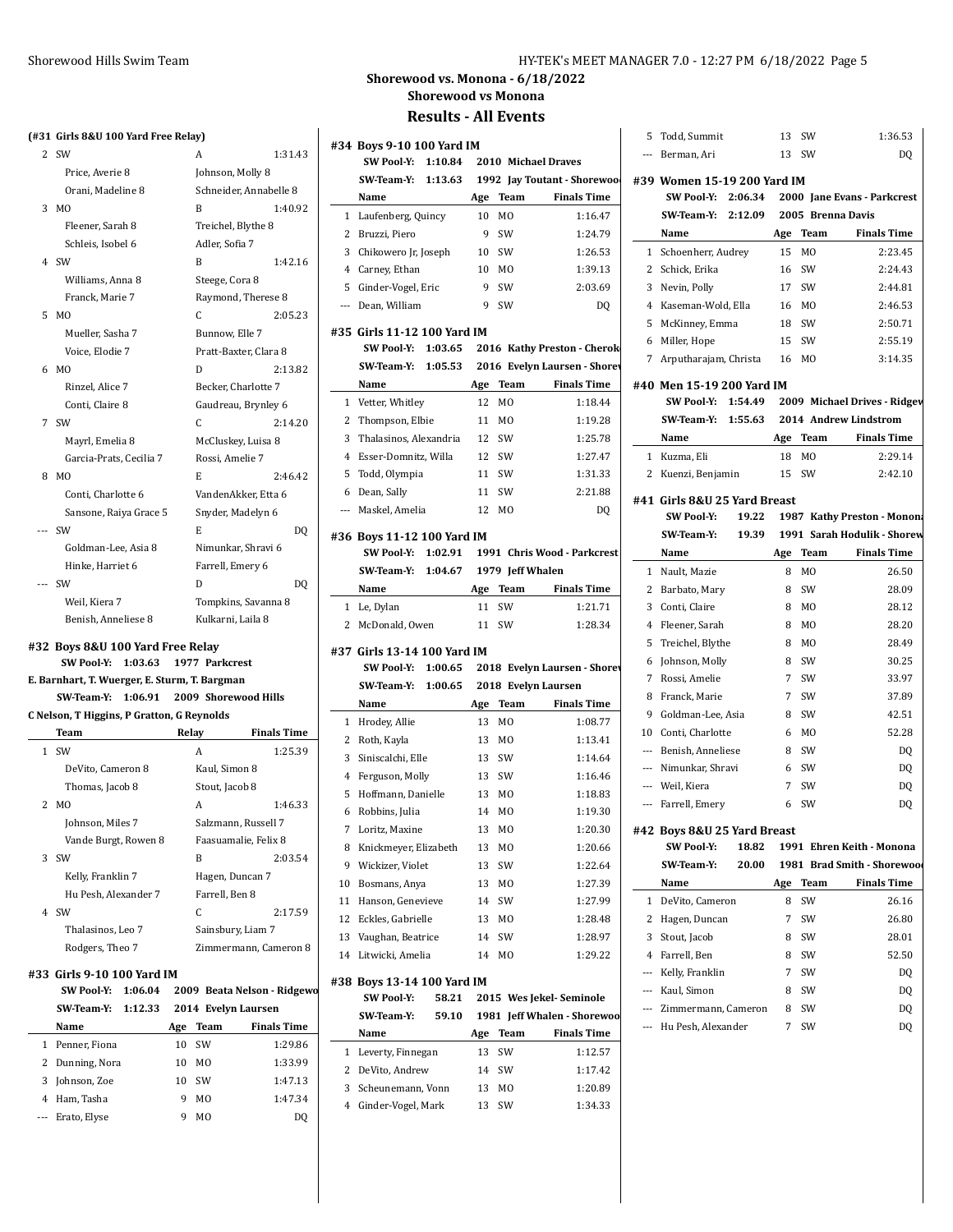#### **#43 Girls 9-10 50 Yard Breast**

| 77 T           | ullis 9°10 50 Idiu diedst |       |     |                |                              |          |
|----------------|---------------------------|-------|-----|----------------|------------------------------|----------|
|                | <b>SW Pool-Y:</b>         | 35.94 |     |                | 2009 Olivia Prescott - Hawks | 4        |
|                | <b>SW Team Y:</b>         | 36.19 |     |                | 2014 Avanna Jordan           | 5        |
|                | Name                      |       | Age | Team           | <b>Finals Time</b>           | 6        |
| $\mathbf{1}$   | Czajkowski, Stella        |       | 10  | M <sub>0</sub> | 45.08                        | 7        |
| $\overline{2}$ | Schoenherr, Jilllian      |       | 9   | M <sub>0</sub> | 45.66                        | 8        |
| 3              | Mueller, Margaret         |       | 9   | M <sub>0</sub> | 49.37                        | 9        |
| 4              | Yanke, Evelyn             |       | 9   | M <sub>0</sub> | 52.67                        | 10       |
| 5              | Williams, Julia           |       | 10  | SW             | 55.88                        | 11       |
| 6              | Kronenfeld, Evelyn        |       | 10  | M <sub>0</sub> | 57.03                        | 12       |
| 7              | Penner, Naomi             |       | 9   | SW             | 58.10                        | 13       |
| 8              | Erato, Elyse              |       | 9   | M <sub>0</sub> | 58.12                        | 14       |
| 9              | Busalacchi, Rosaria       |       | 9   | M <sub>0</sub> | 1:00.30                      | 15       |
| 10             | Carney, Gabriella         |       | 9   | M <sub>0</sub> | 1:01.70                      | 16       |
| 11             | Miller, Eleanor           |       | 10  | SW             | 1:01.89                      | 17       |
| 12             | Benish, Lydia             |       | 10  | SW             | 1:03.60                      |          |
| 13             | Knight, Olivia            |       | 9   | SW             | 1:04.55                      |          |
| 14             | McCluskey, Lola           |       | 10  | SW             | 1:04.76                      |          |
| 15             | Rossi, Evelyn             |       | 9   | SW             | 1:04.92                      | #46      |
| 16             | Brantner, Isabella        |       | 10  | M <sub>0</sub> | 1:07.43                      |          |
| 17             | Etter, Layla              |       | 9   | MO             | 1:08.38                      |          |
| 18             | Winkle-Wagner, Abigail    |       | 10  | SW             | 1:09.92                      |          |
| 19             | Fields, Isla              |       | 10  | SW             | 1:13.29                      | 1        |
| 20             | Smith, Ava                |       | 10  | SW             | 1:26.82                      | 2        |
| $---$          | Gregory, Anuradha         |       | 10  | SW             | DQ                           | 3        |
| $---$          | Bugg, Cordelia            |       | 9   | SW             | DQ                           | 4        |
| $---$          | Kuenzi, Bella             |       | 9   | SW             | DQ                           | 5        |
| $---$          | Barnes, Brinna            |       | 10  | M <sub>0</sub> | DQ                           | 6        |
| $---$          | Hinke, Greer              |       | 9   | SW             | DQ                           | 7        |
| ---            | Osiecki, Evelyn           |       | 10  | SW             | DQ                           | 8        |
|                |                           |       |     |                |                              | $\Omega$ |

#### **#44 Boys 9-10 50 Yard Breast**

 $\overline{a}$ 

|                | <b>SW Pool-Y:</b>              | 35.63 |     |                     | 2005 Jesse O'Keefe - Hill Farn |
|----------------|--------------------------------|-------|-----|---------------------|--------------------------------|
|                | SW Team Y:                     | 37.46 |     |                     | 1983 Brad Smith - Shorewood    |
|                | Name                           |       | Age | Team                | <b>Finals Time</b>             |
| $\mathbf{1}$   | Siniscalchi, Lee               |       | 9   | SW                  | 49.05                          |
| 2              | Carney, Ethan                  |       | 10  | M <sub>0</sub>      | 49.59                          |
| 3              | Lule, Yowan                    |       | 10  | SW                  | 52.90                          |
| 4              | Conti, William                 |       | 10  | M <sub>0</sub>      | 53.77                          |
| 5              | Mayorga, Kru                   |       | 10  | M <sub>0</sub>      | 55.46                          |
| 6              | Vaughan, Julian                |       | 9   | SW                  | 56.27                          |
| 7              | Meier, Arlo                    |       | 10  | M <sub>0</sub>      | 1:01.35                        |
| 8              | Rinzel, Levi                   |       | 9   | M <sub>0</sub>      | 1:09.52                        |
| 9              | Chamberlain, Alec              |       | 9   | SW                  | 1:12.49                        |
| 10             | Rodgers, Silas                 |       | 9   | SW                  | 1:12.61                        |
| $\overline{a}$ | Brzozowski, Emerson            |       | 9   | SW                  | DO                             |
| $---$          | Keaveny, Joseph                |       | 10  | M <sub>0</sub>      | DQ                             |
| ---            | Horton, Lewis                  |       | 10  | SW                  | DO                             |
| ---            | Johnson, Cameron               |       | 9   | M <sub>0</sub>      | D <sub>0</sub>                 |
|                | #45 Girls 11-12 50 Yard Breast |       |     |                     |                                |
|                | <b>SW Pool-Y:</b>              | 33.42 |     | 2016 Evelyn Laursen |                                |
|                | SW Team Y:                     | 33.42 |     | 2016 Evelyn Laursen |                                |
|                | Name                           |       | Age | Team                | <b>Finals Time</b>             |

1 Witte, Gabriela 11 MO 39.47 2 Franck, Clara 12 SW 40.12

## **Shorewood vs. Monona - 6/18/2022 Shorewood vs Monona**

|                | <b>Courto</b>                                               | ли н     | 511 ل          |                              |    |
|----------------|-------------------------------------------------------------|----------|----------------|------------------------------|----|
| 3              | Leverty, Resi                                               | 11       | SW             | 43.35                        | #4 |
| 4              | Carlson, Capri                                              | 11       | SW             | 45.40                        |    |
| 5              | Faasuamalie, Monona                                         | 11       | M <sub>0</sub> | 45.68                        |    |
| 6              | Cavaglia, Chiara                                            | 12       | SW             | 46.21                        |    |
| 7              | Cooper, Bridget                                             | 12       | SW             | 46.44                        |    |
| 8              | Hernke, Serena                                              | 11       | SW             | 47.56                        |    |
| 9              | Kasahara, Saki                                              | 11       | SW             | 48.15                        |    |
| 10             | Armiak, Emma                                                | 11       | SW             | 48.23                        |    |
| 11             | Tieman, Ella                                                | 11       | M0             | 49.25                        |    |
| 12             | Rosenkranz, Pearl                                           | 11       | M0             | 49.73                        | #4 |
| 13             | DeVito, Elsa                                                | 11       | SW             | 51.08                        |    |
| 14             | Kattreh, Isabel                                             | 12       | SW             | 51.82                        |    |
| 15             | Powers, Hazel                                               | 12       | SW             | 55.89                        |    |
| 16             | Sainsbury, Ava                                              | 12       | SW             | 58.97                        |    |
| 17             | Curtiss, Nola                                               | 11       | SW             | 59.86                        |    |
| $\sim$         | Brown-Puccio, Ceena                                         | 12       | M <sub>0</sub> | DQ                           |    |
|                | --- Richardson, Kylie                                       | 12       | SW             | DQ                           |    |
| $---$          | Ehrhardt, Celia                                             | 11       | SW             | DQ                           |    |
|                |                                                             |          |                |                              |    |
|                | #46 Boys 11-12 50 Yard Breast<br><b>SW Pool-Y:</b><br>32.23 |          |                | 1991 Chris Wood - Parkcrest  | #! |
|                | SW Team Y:<br>32.06                                         |          |                | 1987 Nick Gansner - Shorewo  |    |
|                | Name                                                        | Age      | Team           | <b>Finals Time</b>           |    |
| 1              | Siniscalchi, William                                        | 12       | SW             | 41.70                        |    |
| 2              | Busalacchi, Nicholas                                        | 12       | M <sub>0</sub> | 45.24                        |    |
| 3              | Lule, Gabriel                                               | 11       | SW             | 47.48                        |    |
| 4              | Haffele, Hugo                                               | 11       | M <sub>0</sub> | 47.77                        |    |
| 5              | Preston, Daniel                                             | 12       | SW             | 47.98                        |    |
| 6              |                                                             | 11       | M <sub>0</sub> | 50.50                        |    |
| 7              | Jenkins, Rhys<br>Mattison, Koen                             | 11       | SW             | 52.07                        | #! |
| 8              | Vande Burgt, Weston                                         | 11       | MO             | 53.10                        |    |
| 9              | Orourke, Thomas                                             |          | M <sub>0</sub> | 53.30                        |    |
| 10             |                                                             | 11<br>12 | SW             | 54.13                        |    |
| 11             | Uphoff, Hugh<br>Haffele, Leo                                | 11       | M <sub>0</sub> | 57.82                        |    |
| 12             | Lubner, Bernard                                             | 11       | SW             | 1:03.98                      |    |
| 13             | Hendricks, Dawson                                           | 11       | M <sub>0</sub> | 1:07.45                      |    |
| $\overline{a}$ | Elfers, Cole                                                | 12       | M0             | DQ                           |    |
| $\sim$         | Stout, Tyler                                                | 12       | SW             | DQ                           |    |
|                |                                                             |          |                |                              |    |
|                | #47 Girls 13-14 100 Yard Breast                             |          |                |                              |    |
|                | SW Pool-Y:<br>1:07.02                                       |          |                | 2018 Evelyn Laursen - Shorev | #! |
|                | SW Team Y:<br>1:07.02                                       |          |                | 2018 Evelyn Laursen          |    |
|                | Name                                                        | Age      | Team           | <b>Finals Time</b>           |    |
| 1              | Sarubbi, Jordan                                             | 14       | MO             | 1:17.38                      |    |
| 2              | Glynn, Sydney                                               | 14       | MO             | 1:19.82                      |    |
| 3              | Siniscalchi, Elle                                           | 13       | SW             | 1:23.48                      |    |
| $\overline{4}$ | Dietsche, Gretchen                                          | 14       | MO             | 1:25.48                      |    |
| 5              | King, Cassandra                                             | 14       | MO             | 1:25.50                      |    |
| 6              | Wickizer, Violet                                            | 13       | SW             | 1:31.31                      | #! |
| 7              | Collins, Eleanor                                            | 14       | SW             | 1:32.39                      |    |
| 8              | Eckles, Gabrielle                                           | 13       | MO             | 1:33.65                      |    |
| 9              | Vaughan, Beatrice                                           | 14       | SW             | 1:39.94                      |    |
| 10             | Mayorga, Isla                                               | 13       | MO             | 1:44.33                      |    |
| 11             | Hendricks, Paige                                            | 13       | MO             | 1:47.59                      |    |
| 12             | Garcia-Prats, Palesa                                        | 14       | SW             | 1:59.21                      |    |
|                |                                                             |          |                |                              |    |

| #48 Boys 13-14 100 Yard Breast  |             |                |                                                                   |
|---------------------------------|-------------|----------------|-------------------------------------------------------------------|
| <b>SW Pool-Y:</b><br>1:03.39    |             |                | 2015 Henry Miller-Shorewoo                                        |
| SW Team Y:                      | 1:03.39     |                | 2015 Henry Miller-Shorewoo                                        |
| Name                            | Age         | Team           | <b>Finals Time</b>                                                |
| 1 Kuenzi, Lukas                 | 13          | SW             | 1:16.52                                                           |
| 2 Brauner, Kaden                | 13          | MO             | 1:30.97                                                           |
| 3 Todd, Summit                  | 13          | SW             | 1:33.37                                                           |
| --- Alexander, Grantland        | 13          | M <sub>0</sub> | D <sub>0</sub>                                                    |
| #49 Women 15-19 100 Yard Breast |             |                |                                                                   |
| SW Pool-Y:<br>1:05.85           |             |                | 2000 Jane Evans - Parkcrest                                       |
| SW Team Y:                      | 1:06.42     |                | 2017 Alexandra Anagnostopo                                        |
| Name                            |             | Age Team       | <b>Finals Time</b>                                                |
| 1 Schick, Erika                 | 16          | SW             | 1:14.97                                                           |
| 2 McMurray, Estella             |             | 16 SW          | 1:22.47                                                           |
| 3 Wickizer, Anna                |             | 16 SW          | 1:25.18                                                           |
| 4 McKinney, Claire              |             | 15 SW          | 1:28.16                                                           |
| 5 Ryan, Kadee                   | 17          | M <sub>0</sub> | 1:31.50                                                           |
| 6 Grant, Maia                   | 15          | M <sub>0</sub> | 1:33.08                                                           |
| #50 Men 15-19 100 Yard Breast   |             |                |                                                                   |
| <b>SW Pool-Y:</b>               | 59.30       |                | 2019 Henry Miller-Shorewoo                                        |
| SW Team Y:                      | 58.46       |                | 2017 Henry Miller                                                 |
| Name                            | Age         | Team           | <b>Finals Time</b>                                                |
| 1 Collins, Benjamin             | 16          | SW             | 1:03.97                                                           |
| 2 Steenhagen, Sam               |             | 16 MO          | 1:12.66                                                           |
| 3 Thompson, Joey                |             | 17 MO          | 1:17.38                                                           |
| 4 Noguera, William              | 17          | SW             | 1:27.48                                                           |
|                                 |             |                |                                                                   |
| #51 Girls 8&U 25 Yard Fly       |             |                |                                                                   |
|                                 |             |                |                                                                   |
| <b>SW Pool Y:</b>               | 14.77       |                |                                                                   |
| SW-Team-Y:                      | 15.65       |                | 2017 Molly Ferguson                                               |
| Name                            | Age         | Team           | <b>Finals Time</b>                                                |
| 1 Orani, Madeline               | 8           | SW             | 18.01                                                             |
| 2 Szotkowski, Lucy              | 8           | MO             | 21.00                                                             |
| 3 Endres, Hadley                |             | 7 MO           | 27.46                                                             |
| 4 Rossi, Amelie                 | $7^{\circ}$ | SW             | 28.01                                                             |
| 5 Schleis, Isobel               | 6           | MO             | 32.61                                                             |
| 6 Steege, Cora                  | 8           | SW             | 33.02                                                             |
| --- VandenAkker. Etta           | 6           | MO             | DQ                                                                |
| #52 Boys 8&U 25 Yard Fly        |             |                |                                                                   |
| <b>SW Pool Y:</b>               | 15.10       |                |                                                                   |
| SW-Team-Y:                      | 16.50       |                | 1976 Tom Senn - Shorewood                                         |
| Name                            | Age         | Team           | <b>Finals Time</b>                                                |
| 1 Vande Burgt, Rowen            | 8           | MO             | 29.84                                                             |
| 2 Thomas, Jacob                 | 8           | SW             | 32.51                                                             |
| --- Thalasinos, Leo             | 7           | SW             | 2011 Gabriela Pierobon Mays<br>2009 Wesley Jekel - Seminole<br>DQ |
| #53 Girls 9-10 50 Yard Fly      |             |                |                                                                   |
| <b>SW Pool-Y:</b>               | 30.05       |                | 2016 Hannah Mello                                                 |
| SW-Team-Y:                      | 30.59       |                | 2009 Kendra Nealey                                                |
| Name                            | Age         | <b>Team</b>    | <b>Finals Time</b>                                                |
| 1 Schoenherr, Jilllian          | 9           | MO             | 37.38                                                             |
| 2 Schleis, Stella               | 10          | M0             | 45.54                                                             |
| 3 Treichel, Sloane              | 10          | MO             | 1:00.14                                                           |
| 4 Anderson, Hayden              | 10          | MO             | 1:01.11                                                           |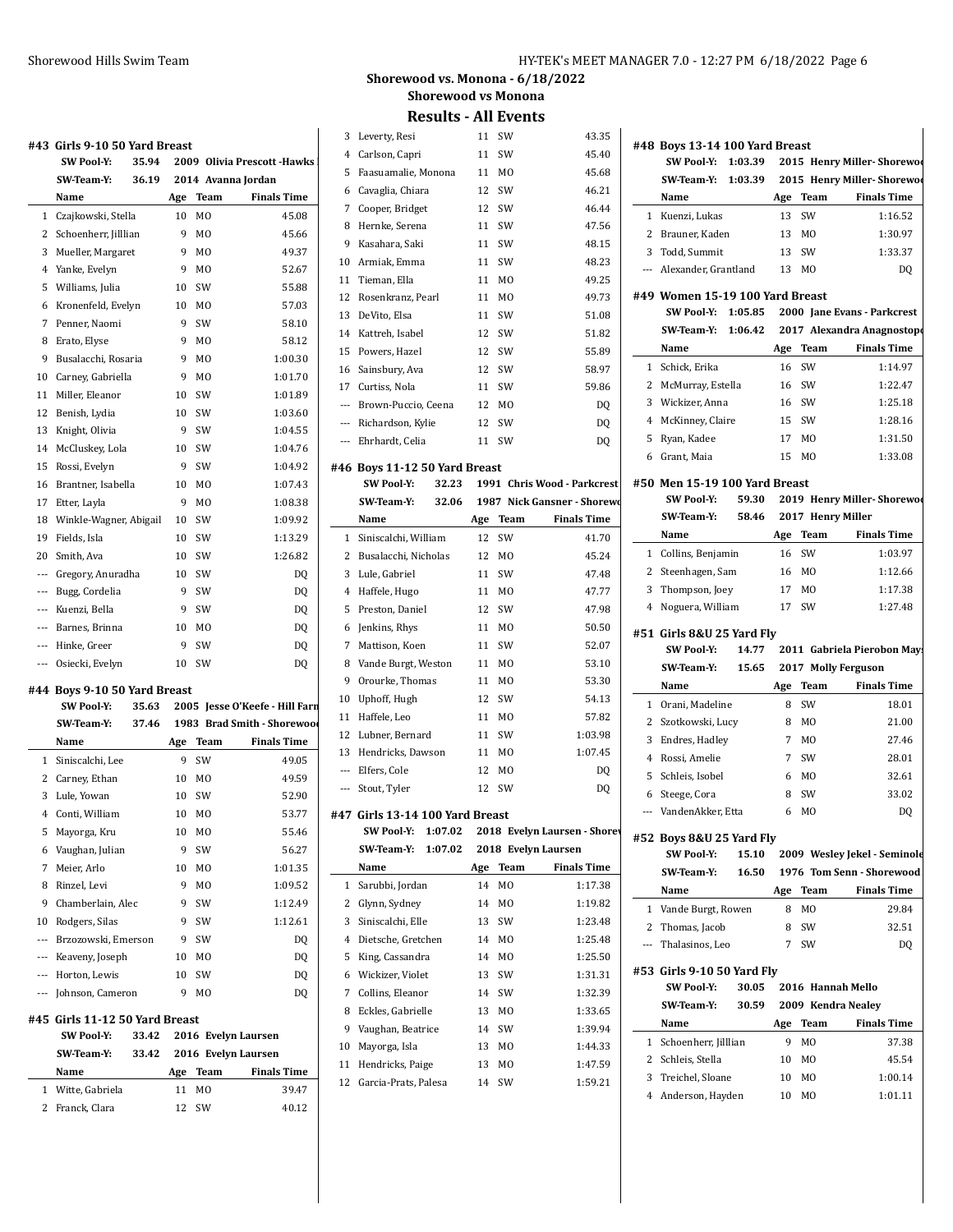**(#53 Girls 9-10 50 Yard Fly)**

**#54 Boys 9-10 50 Yard Fly**

**#55 Girls 11-12 50 Yard Fly**

**#56 Boys 11-12 50 Yard Fly**

**#57 Girls 13-14 50 Yard Fly**

**#58 Boys 13-14 50 Yard Fly**

5 Hendricks, McKenna 9 MO 1:33.08 --- Zimmerman, Cloe 10 SW DQ

**SW Pool-Y: 30.91 1984 Matthew Matteson - Monona SW-Team-Y: 31.90 1997 Kyle Foust - Shorewood Name Age Team Finals Time** Szotkowski, Burke 10 MO 40.21 Bruzzi, Piero 9 SW 41.91 Kurtz, Parker 9 MO 45.03 Conti, William 10 MO 57.95 Mayrl, Griffin 10 SW 1:00.06 Ginder-Vogel, Eric 9 SW 1:01.56 Brauner, Lucas 10 MO 1:03.06

**SW Pool-Y: 27.42 2000 Alison Grinde - Seminol SW-Team-Y: 28.21 2011 Kendra Nealey Name Age Team Finals Time** 1 Wickizer, Natasha 11 SW 35.22 2 Vetter, Whitley 12 MO 35.52 3 Zeutzius, Sydney 11 MO 35.56 4 Thalasinos, Alexandria 12 SW 39.94 5 Kasahara, Saki 11 SW 43.62 --- Diehl, Gwenyth 11 SW DQ --- Schneider, Elliana 11 SW DQ

**SW Pool-Y: 27.10 1981 Mike Downey - Shorewoodle SW-Team-Y: 27.10 1981** Mike Downey - Shorewood **Name Age Team Finals Time** 1 Ganshert, Landry 12 MO 31.53 2 Dietsche, Gabriel 12 MO 37.33 3 McDonald, Owen 11 SW 39.46

**SW Pool-Y: 25.83 2012 Beata Nelson - Ridgewood SW-Team-Y: 26.22 2012 Kendra Nealey Name Age Team Finals Time** Kammerzelt, Silvia 14 SW 32.66 Ferguson, Molly 13 SW 33.23 Phillips, Makena 13 MO 34.14 Loritz, Maxine 13 MO 36.52 Knickmeyer, Elizabeth 13 MO 37.56 Hanson, Genevieve 14 SW 38.77 McMurray, Juliette 14 SW 38.93

SW Pool-Y: 25.31 2000 Kevin Mullee - Ridgewo **SW-Team-Y: 26.18 2012 Aiden Meara - Shorewo Name Age Team Finals Time** 1 Le, Aidan 13 SW 33.49 2 Orani, Samuel 13 SW 34.96 3 Ginder-Vogel, Mark 13 SW 45.95

#### Shorewood Hills Swim Team HY-TEK's MEET MANAGER 7.0 - 12:27 PM 6/18/2022 Page 7

**Shorewood vs. Monona - 6/18/2022 Shorewood vs Monona**

**Results - All Events**

|              | #59 Women 15-19 100 Yard Fly                                                  |       |       |                |                                   | 9<br>S            |
|--------------|-------------------------------------------------------------------------------|-------|-------|----------------|-----------------------------------|-------------------|
|              | SW Pool Y:                                                                    | 57.97 |       |                | 2001 Jane Evans - Parkcrest       |                   |
|              | SW Team Y:                                                                    |       |       |                | 59.00 2000 Sarah Hodulik - Shorew |                   |
|              | Name                                                                          |       | Age   | Team           | <b>Finals Time</b>                | š                 |
|              | 1 Pollock, Annabelle                                                          |       | 16    | SW             | 1:03.49                           |                   |
|              | 2 Ganshert, Macy                                                              |       | 16    | M <sub>0</sub> | 1:06.67                           |                   |
|              | 3 Ryan, Kelley                                                                |       | 15    | M0             | 1:09.56                           |                   |
|              | 4 Ganshert, Breleigh                                                          |       | 15    | MO             | 1:11.64                           | #64 I             |
| 5            | Kaseman-Wold, Ella                                                            |       |       | M <sub>0</sub> | 1:17.13                           | W. Kel            |
|              |                                                                               |       | 16    |                |                                   |                   |
|              | 6 Miller, Eliza                                                               |       | 18    | SW             | 1:20.93                           | W Alta            |
|              | #60 Men 15-19 100 Yard Fly                                                    |       |       |                |                                   |                   |
|              | <b>SW Pool-Y:</b>                                                             | 51.06 |       |                | 2016 Lain Weaver-Hill Farm        | $\mathbf{I}$<br>1 |
|              | SW Team Y:                                                                    |       |       |                | 53.95 2001 Mark Sievert - Shorewo |                   |
|              | Name                                                                          |       |       | Age Team       | <b>Finals Time</b>                |                   |
|              | 1 Elfers, Jonah                                                               |       | 18    | M <sub>0</sub> | 53.01                             |                   |
|              | 2 Berge, Venden                                                               |       | 18    | SW             | 54.12                             | 2 <sub>1</sub>    |
|              | 3 Collins, Benjamin                                                           |       | 16 SW |                | 1:02.54                           |                   |
|              |                                                                               |       |       |                |                                   |                   |
|              | #61 Girls 8&U 100 Yard IM                                                     |       |       |                |                                   | 3 :               |
|              | SW Pool Y: 1:17.15                                                            |       |       |                | 2011 Gabriela Pierobon Mays       |                   |
|              | SW-Team-Y: 1:24.61 2007 Kendra Nealey                                         |       |       |                |                                   |                   |
|              | Name                                                                          |       |       | Age Team       | <b>Finals Time</b>                | 4 S               |
|              | 1 Orani, Madeline                                                             |       | 8     | SW             | 1:36.59                           |                   |
|              | 2 Nault, Mazie                                                                |       | 8     | MO             | 1:46.96                           |                   |
|              | --- Tieman, Aubrey                                                            |       | 8     | M <sub>0</sub> | DO                                | 59                |
|              | #63 Girls 9-10 200 Yard Free Relay<br>SW Pool-Y: 1:59.77 2009 Shorewood Hills |       |       |                |                                   |                   |
|              | K. Nealey, S. Higgins, M. Sullivan, K. Cardwell                               |       |       |                |                                   | 6 1               |
|              | SW Team Y: 1:59.77                                                            |       |       |                | 2009 Shorewood Hills              |                   |
|              | K Nealey, S Higgins, M Sullivan, K Cardwell                                   |       |       |                |                                   |                   |
|              | Team                                                                          |       |       | Relay          | <b>Finals Time</b>                | 79                |
| $\mathbf{1}$ | M <sub>0</sub>                                                                |       |       | A              | 2:32.35                           |                   |
|              | Czajkowski, Stella 10                                                         |       |       |                | Dunning, Nora 10                  |                   |
|              | Schleis, Stella 10                                                            |       |       |                | Schoenherr, Jilllian 9            |                   |
| 2            | SW                                                                            |       |       | A              | 2:57.97                           | #65 (             |
|              |                                                                               |       |       |                | Penner, Naomi 9                   |                   |
|              | Johnson, Zoe 10                                                               |       |       |                |                                   | M Sull:           |
|              | Lienhardt, Lucia 10<br>M <sub>O</sub>                                         |       |       |                | Penner, Fiona 10                  |                   |
| 3            |                                                                               |       |       | B              | 2:59.93                           | K. Nea            |
|              | Ham, Tasha 9                                                                  |       |       |                | Carney, Gabriella 9               |                   |
|              | Kronenfeld, Evelyn 10                                                         |       |       |                | Treichel, Sloane 10               | š<br>$\mathbf{1}$ |
| 4            | SW                                                                            |       |       | B              | 3:06.06                           |                   |
|              | McCluskey, Lola 10                                                            |       |       |                | Williams, Julia 10                |                   |
|              | Raymond, Maura 10                                                             |       |       |                | Osiecki, Evelyn 10                | 21                |
| 5            | M <sub>0</sub>                                                                |       |       | C              | 3:22.38                           |                   |
|              | Busalacchi, Rosaria 9                                                         |       |       |                | Mueller, Margaret 9               |                   |
|              | Etter, Layla 9                                                                |       |       |                | Anderson, Hayden 10               | 3<br>š            |
| 6            | SW                                                                            |       |       | C              | 3:27.61                           |                   |
|              | Farrow, Corinne 10                                                            |       |       | Hinke, Greer 9 |                                   |                   |
|              | Winkle-Wagner, Abigail 10                                                     |       |       |                | Benish, Lydia 10                  | - 1<br>4          |
| 7            | M <sub>0</sub>                                                                |       |       | E              | 3:38.65                           |                   |
|              | Barnes, Brinna 10                                                             |       |       |                | Bernhardt, Eva 9                  |                   |
|              | Subramanian, Kaia 10                                                          |       |       | Kohl, Stella 9 |                                   | 59                |
| 8            | M0                                                                            |       |       | D              | 3:52.38                           |                   |
|              | Erato, Elyse 9                                                                |       |       |                | Brantner, Isabella 10             |                   |
|              | Hendricks, McKenna 9                                                          |       |       |                | Kendrick, Meghan 9                | 69                |

| DQ                          |
|-----------------------------|
|                             |
|                             |
|                             |
|                             |
|                             |
|                             |
|                             |
|                             |
|                             |
|                             |
| <b>Finals Time</b>          |
| 2:22.69                     |
|                             |
| Laufenberg, Quincy 10       |
| 2:52.63                     |
|                             |
|                             |
|                             |
| 3:00.60                     |
|                             |
|                             |
| 3:32.29                     |
|                             |
|                             |
| 3:34.75                     |
| Richardson, Michael 9       |
|                             |
| 3:35.88                     |
|                             |
|                             |
| 4:02.65                     |
|                             |
|                             |
|                             |
|                             |
| 2011 Shorewood Hills Sharks |
|                             |
| 2011 Shorewood Hills Sharks |
|                             |
| Finals Time                 |
| 2:02.26                     |
|                             |
|                             |
| 2:09.05                     |
|                             |
|                             |
| 2:18.57                     |
|                             |
|                             |
|                             |
| 2:25.60                     |
| Faasuamalie, Monona 11      |
|                             |
| 2:33.95                     |
|                             |
| Garcia-Prats, Amara 12      |
| 2:37.07                     |
| Szotkowski, Burke 10        |

Powers, Hazel 12 Kasahara, Saki 11